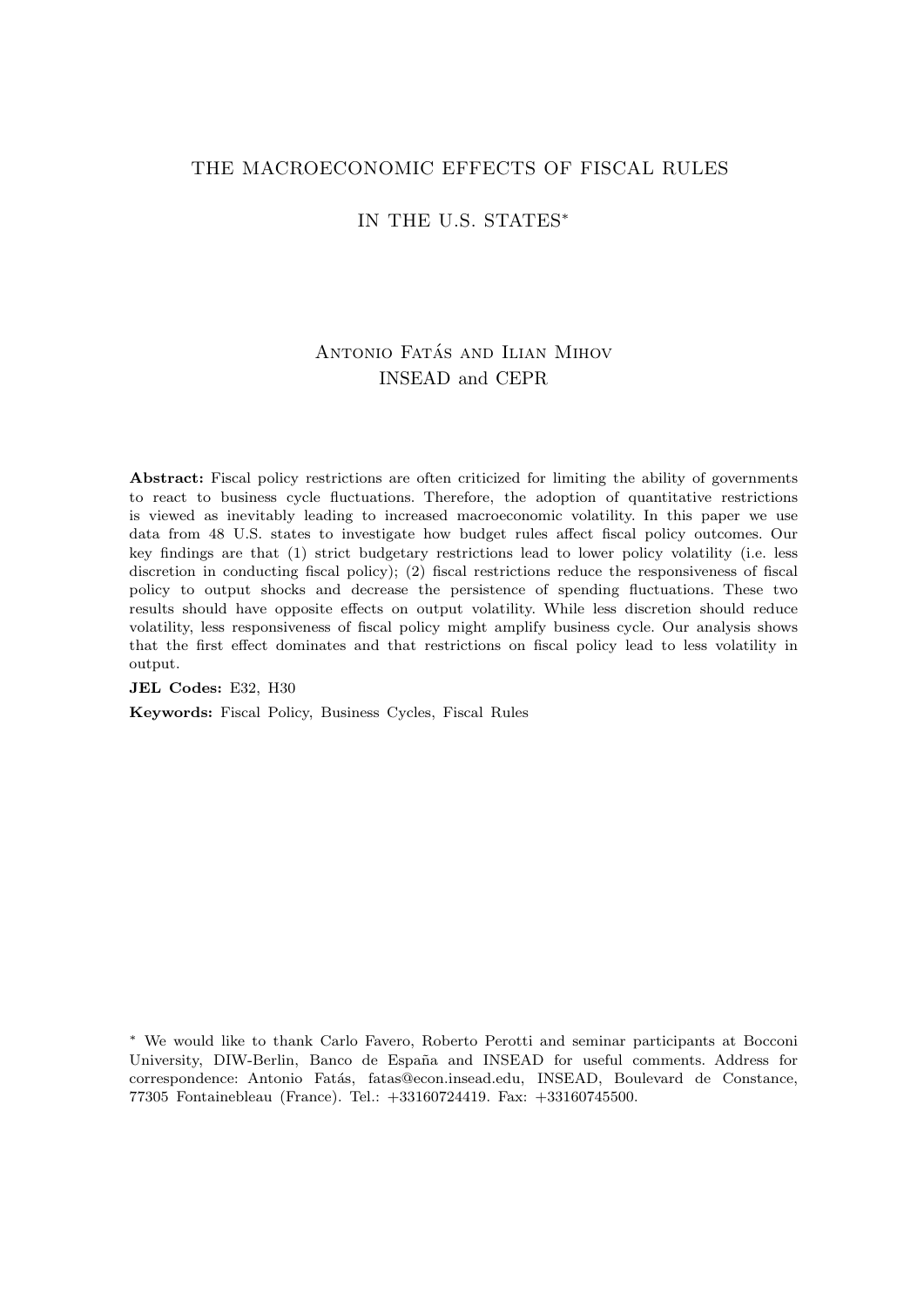## I. Introduction: The Debate on Restricting Fiscal Policy

Should fiscal policy be restricted? Recent developments in the EMU, where some countries have had difficulties to stick to the budget limits set by the Stability and Growth Pact, and in the US, where the budget balance plummeted from a surplus to one of the largest peacetime deficits, have ignited interest again in the various institutional and political arrangements that can impose restrictions on fiscal policy. In the context of EMU, the proposals designed to improve fiscal discipline while increasing policy flexibility range from radical changes in policy-making — like the proposal of Wyplosz  $(2001)$ , according to which the size of the deficit should be determined by an independent fiscal policy committee — to proposals that barely change the institutional setup and only increase the quantitative limit on the deficit (e.g. proposals to change the ceiling from 3% to 4%). Despite the overwhelming importance of policy restrictions for public welfare, however, there is little empirical evidence on the overall macroeconomic effects of policy restrictions.<sup>1</sup>

The central argument of those who oppose limits to fiscal policy is that fiscal policy is a powerful tool to control business cycles and that tying government's hands leads to an increase in the amplitude of business cycles (see Levinson  $(1998)$ ).<sup>2</sup> This argument frequently appears in the pubic debate as summarized by the following quotes:

"These so-called built-in stabilizers limit declines of after-tax income and purchasing power. To keep the budget balanced every year would aggravate recessions" – Petition signed by 1,100 economists, February 1997.

"The Balanced Budget Amendment could turn slowdowns into recessions, and recessions into more severe recessions or even depressions" – Robert Rubin, White House Briefing on the Balanced Budget Amendment, Federal News Service Transcript, February 24, 1995.

 $1$  There are several studies that document how policy institutions shape policy outcomes (see Persson and Tabellini (2001) and Milesi-Ferretti et al. (2002) for recent contributions to this literature). Our paper draws a lot of insights from this literature and attempts to advance it by considering how policy institutions affect macroeconomic outcomes.

<sup>2</sup> There is a growing literature that has documented the effectiveness of fiscal policy. See Blanchard and Perotti (2002), Fatás and Mihov (2002), Mountford and Uhlig (2002) or Gali, Lopez-Salido and Valles (2002).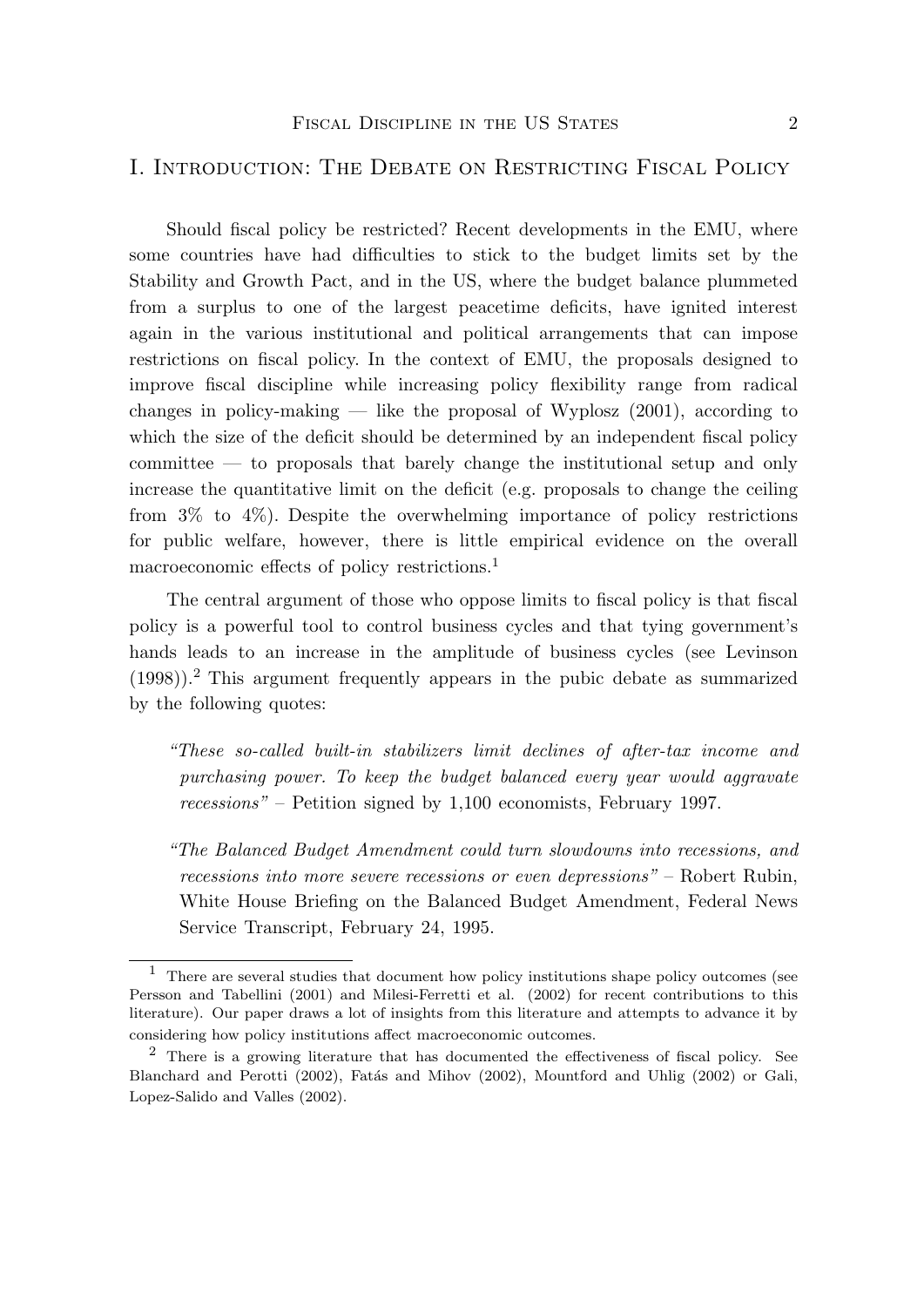On the other side of the debate are those in favor of setting limits to fiscal policy. The proponents of restrictions argue that the negative effect of restrictions can be easily outweighed by at least two positive results: (1) Limits on fiscal policy guarantee that governments will not run excessive deficits and pile up unsustainable levels of debt; and (2) restrictions on policy will eliminate or at least reduce the possibility that fiscal policy itself is a source of macroeconomic volatility.<sup>3</sup>

Both of the arguments in favor of restrictions are based on the claim that governments engage in behavior that can be considered suboptimal from a social welfare point of view in order to meet certain electoral or narrowly-defined political goals. This is probably the key reason why we observe restrictions on fiscal policy among many US states or among EMU countries. Among the biases that unrestricted fiscal policy might create is the inability of governments to control spending with the consequence of persistent and large deficits and accumulation of debt. This behavior can lead to an intertemporal path of taxes that violates the principle of tax smoothing or, in the worse case scenario, to debt default. There is a large body of academic literature on the macroeconomic effects of fiscal policy constraints that has focused on this bias.<sup>4</sup> The papers in this line of research have studied the behavior of deficits and debt under different institutional settings that can be characterized by differences in explicit constraints or budget procedures. The overwhelming majority of the papers conclude that institutions (budget processes, explicit constraints) do matter for fiscal policy.

The second motivation for restricting policy discretion — the argument that fiscal policy itself might be a source of business cycle fluctuations — has received much less attention. As argued above, critics of fiscal policy constraints base their arguments on the notion that they lead to larger business cycles. But if we accept that fiscal policy is in some cases driven by considerations which are not linked to macroeconomic stability, then there is the possibility that by limiting such actions the society will gain by having less volatility and smoother business cycles. In essence there are two opposing effects of policy constraints on macroeconomic volatility: the inability to stabilize the cycle effectively when constraints are present and the reduction in policy volatility stemming from

<sup>3</sup> There are also considerations of intergenerational fairness that we ignore in our analysis.

<sup>4</sup> See Alesina and Perotti (1996) for a review of the main arguments.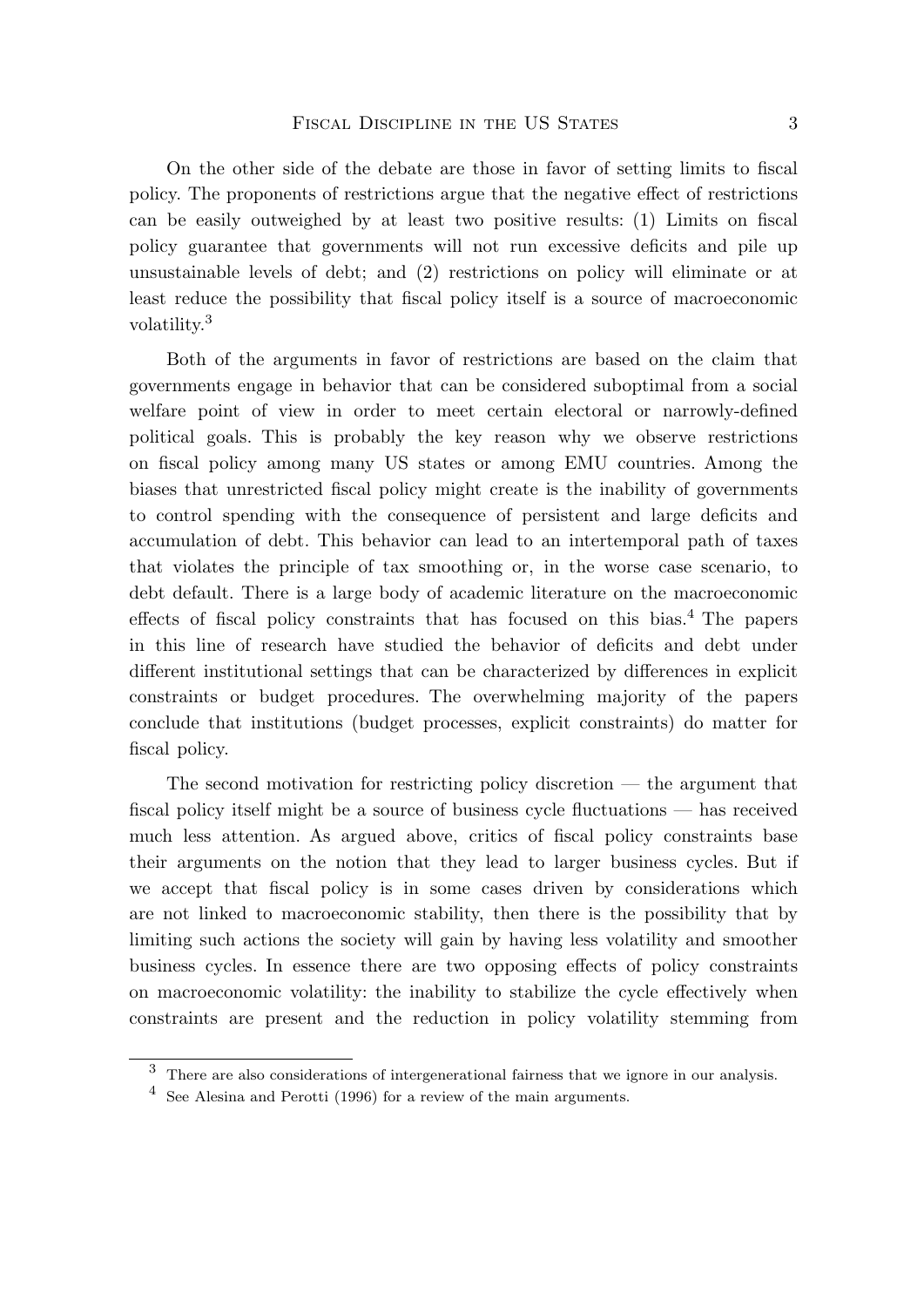policy restrictions. Our goal in this paper is to decompose the overall effect of restrictions on macroeconomic volatility into two components: the effects of restrictions on policy volatility and the effects on the stabilization role of governments.

The discussion of restrictions requires that we clarify the broad categories in which policy constraints can be grouped. In our view, there are three categories: (1) explicit budgetary rules like the balanced budget requirements or spending limits in several U.S. states; (2) the structure of political and electoral institutions that establishes checks and balances across policy-makers and (3) the ideological alignment across policy-making institutions, which can be determined by voters via split-ticket voting. The cross sectional variation in the explicit rules governing the budget in the U.S. states provides, as Besley and Case (2003) argue, an excellent laboratory for studying the effect of different rules on policy outcomes and macroeconomic performance.

In our previous work (Fatas and Mihov  $(2003)$ ) we have put together data for a large sample of countries that display significant variation in the behavior of fiscal policy. We have documented that fiscal policy is indeed a source of business cycle volatility.<sup>5</sup> Moreover, we characterized the environments in which this effect becomes more pronounced. In summary, governments that face less restrictions in the political process of setting budgets are the ones who add more volatility to their business cycle. Our interpretation of this empirical result is that the tradeoff that characterizes fiscal policy restrictions seems to be resolved in favor of the positive benefits of limiting politically-induced changes in fiscal policy as these benefits seem to dominate the negative effects of limiting counter-cyclical fiscal policy.

Most of the debate nowadays is not about setting up a new institutional framework that will generate as a natural outcome optimal fiscal policy. To the contrary, almost exclusively public debates are about imposing explicit budget rules (e.g. balanced budget amendments or 3% ceilings). In an international sample, however, we observe only few explicit limits on fiscal policy and, as a result, differences come from implicit constraints embedded in the political process. At the same time, there is significant variation across US states in terms of the explicit restrictions on fiscal policy. In this sense, this variation makes

 $5$  This is also the conclusion of the recent literature that looks at the dynamic effects of fiscal policy shocks.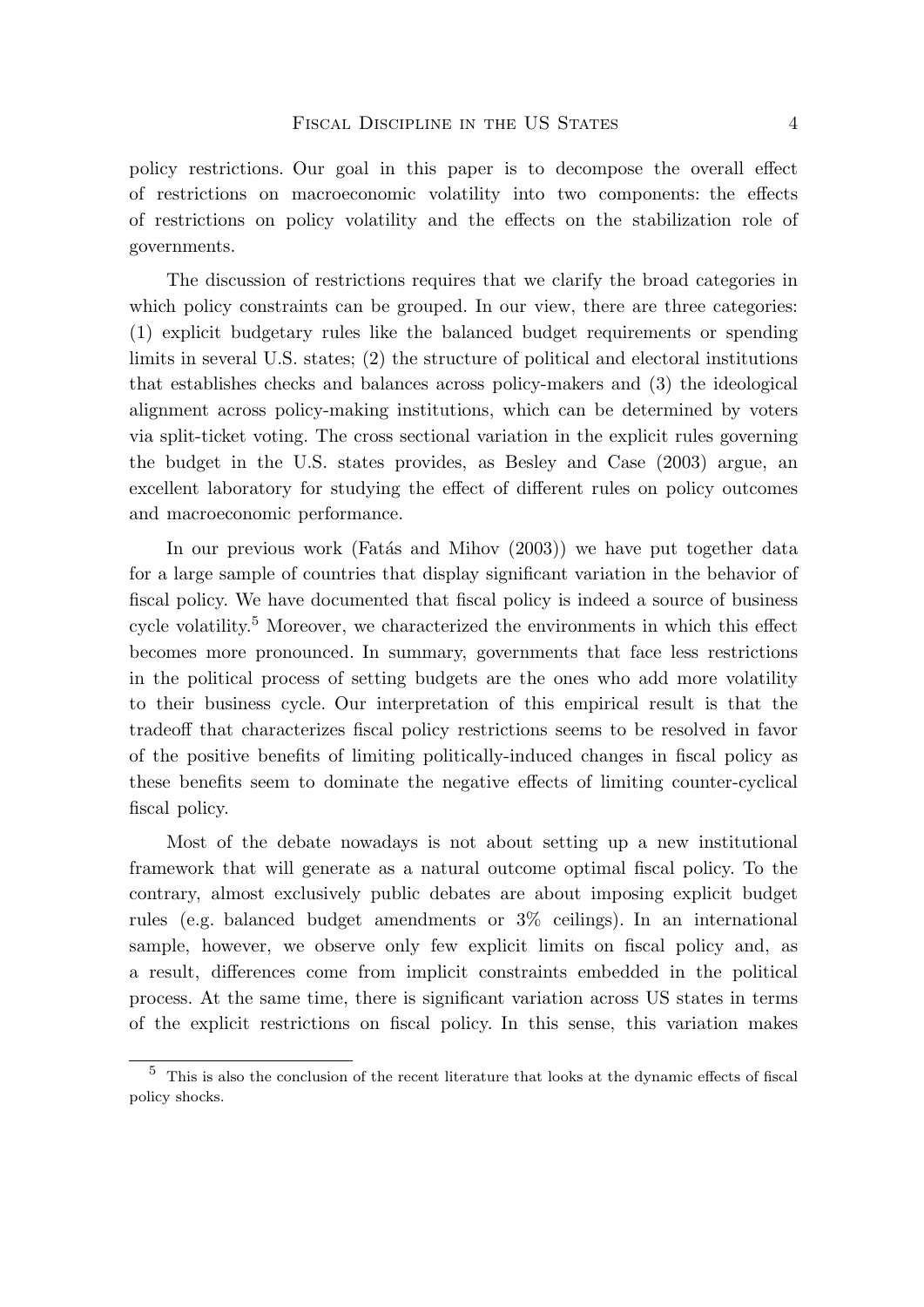U.S. states an ideal sample to test whether explicit restrictions on fiscal policy increase or reduce the amplitude of the business cycle.

Our analysis of the direct effects of budget constraints on fiscal policy outcomes and macroeconomic performance will be carried out at two levels. First, we investigate how constraints limit the ability of governments to introduce discretionary changes in fiscal policy. Second, we document how these constraints affect the ability of governments to react to changes in economic conditions (the endogenous part of fiscal policy). It is well understood that the consequences of restrictions stretch along different dimensions of macroeconomic performance at different frequencies (business cycle, long term). Our approach is to focus only on the effects of these constraints on the business cycle. We ignore the possible benefits in terms of more sustainable budgetary plans and we focus on the short term: do fiscal policy restrictions exacerbate or smooth the business cycle?<sup>6</sup> By ignoring some long-term benefits possibly associated to fiscal policy restrictions (e.g. low deficits or smaller governments) we probably bias the conclusions in favor of those who oppose constraints.

Several papers have looked at the specific mechanisms through which fiscal policy can affect the business cycle (but without assessing the overall effects). Most of these papers have studied the negative side of constraints; i.e. the limits that constraints set on government to react to the economic cycle. Poterba (1994), Alt and Lowry (1994), Roubini and Sachs (1989), document how constraints (explicit or implicit) result in slower adjustments to unexpected shocks. Similarly, Lane (forthcoming) studies the effects of political constraints on the cyclicality of fiscal policy to conclude that governments who are subject to stronger constraints lead to more procyclical fiscal policy. All these papers are simply one side of the debate as they measure the costs of inaction caused by dispersed power and limits on fiscal policy without looking into the positive effects of constraints. The papers that have studied these positive focus on the effects on budget balances. Bohn and Inman (1996) or Alesina and Bayoumi (1996) conclude that explicit restrictions on fiscal policy reduce the likelihood of deficits.<sup>7</sup> At the international level, Perotti and Kontopoulos (2002), Hallerberg

 $6$  Obviously there is no clear-cut distinction between short-term and long-term effects of fiscal policy rules. For example, policies that are unsustainable in the long run might lead to large adjustments (or even crises) that would have an effect on the business cycle.

<sup>7</sup> See also Besley and Case (2003) for a survey of the effects of political institutions on fiscal policy outcomes in US states.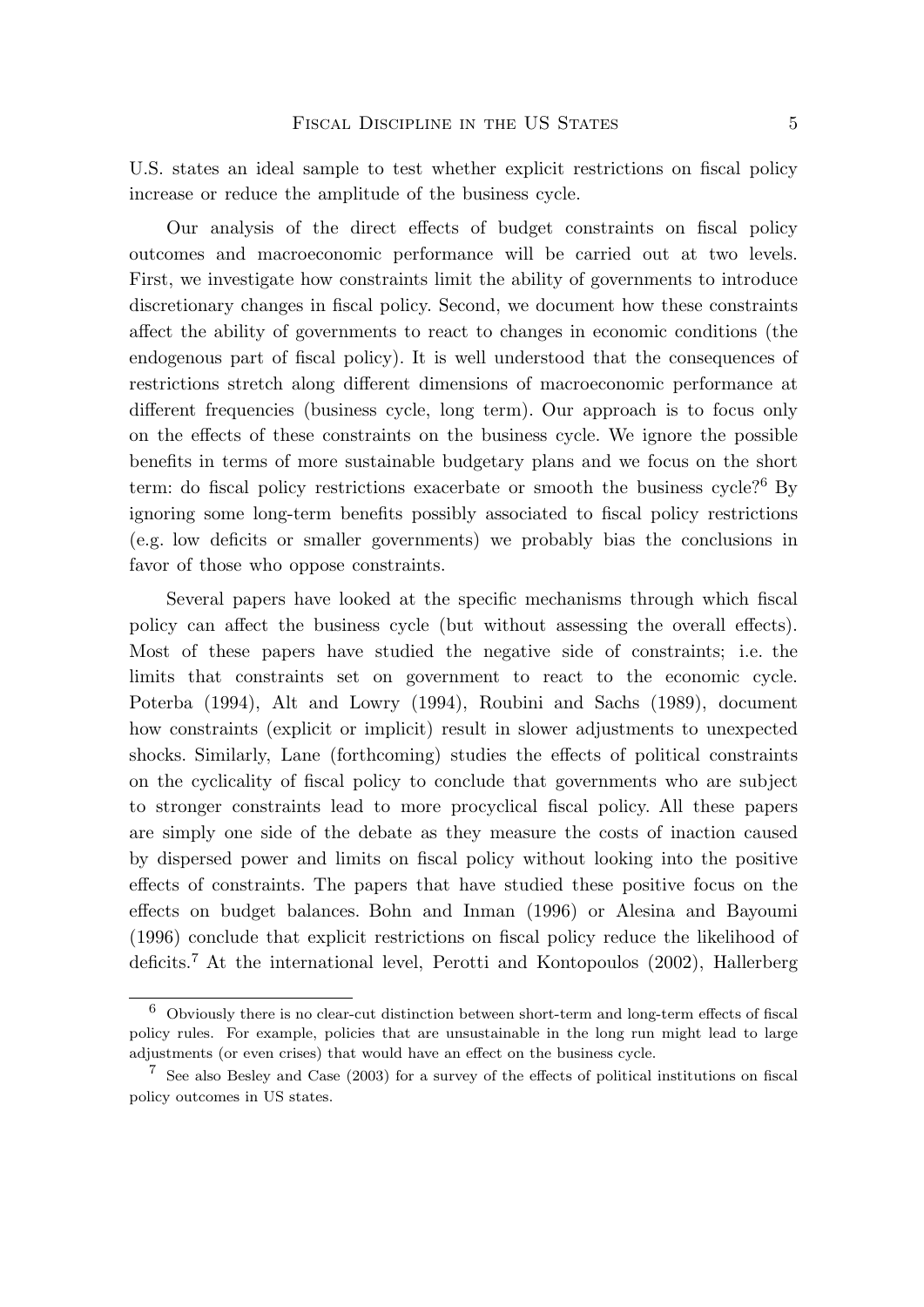and von Hagen (1999) or deHaan et al. (1999) present evidence on the effects of political constraints (divided government) and budget processes on budget deficits.

The two papers that are the closest to out approach are Levinson (1998) and Alesina and Bayoumi (1996) who address directly the effects of fiscal policy restrictions on the volatility of the business cycle. Their conclusions are, however, contradictory. Levinson (1998) presents evidence that the presence of explicit constraints leads to more volatile business cycles. Alesina and Bayoumi (1996) find that fiscal policy restrictions have little effect on output volatility and they argue that both of the effects considered above must cancel each other out. Their explanation is that while it is true that these constraints limit the ability of governments to respond to business cycle fluctuations (consistent with Alt and Lowry (1994) or Poterba (1994)), there is an effect in the opposite direction. Constraints on fiscal policy also limit discretionary changes in fiscal policy that induce business cycles. One goal of our paper is to quantify the magnitudes of these opposing effects.

The rest of the paper is structured as follows: The next section provides a brief analysis of the institutional environment relevant for the budget process. Section III constructs a measure of discretionary fiscal policy and a measure of government's responsiveness to output fluctuations. We then explore the link between budget rules and discretionary fiscal policy as well as the effect of rules on policy responsiveness. Section IV reports estimation of the effects of fiscal policy on output volatility. The last section provides discussion and concluding remarks.

# II. The Institutional Environment and Fiscal Rules in the U.S. STATES.

Almost all US states have some form of explicit or implicit restrictions in their budget processes. There are explicit restrictions on different parts of the budget (revenues or expenditures growth, the overall balance) and there are implicit restrictions on the process through which the budget gets proposed, amended or approved (details of all these restrictions can be found in NASBO (2002)). Among these constraints, the ones that have received the most attention,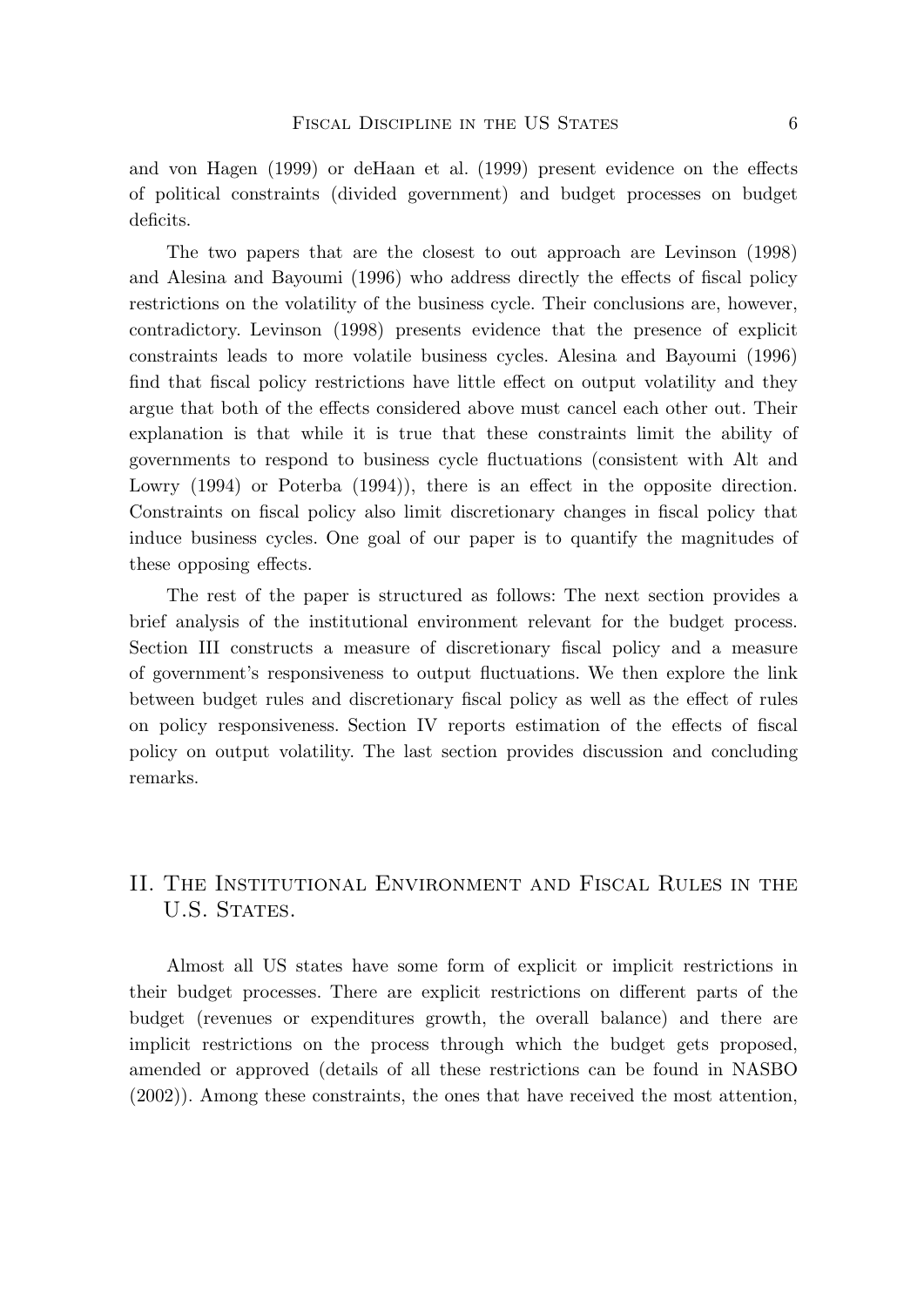both in public debates and in the academic literature, are the ones that apply to the overall budget balance.

Following ACIR (1987) and Bohn and Inman (1996) we characterize balanced budget restrictions according to the different phases of the budget process that they refer to as well as their strictness. The weakest form of restrictions apply to the ex-ante budget. Some (or most) states require the governor to submit a balanced budget or the legislature to pass a balanced budget. These restrictions have a weak impact on the final budget outcome as they do not impose any constraints on the balance of the budget at the end of the year.

States with stricter constraints impose limits on the amount of deficits that can be carried over to the next year and if these limits are about to be violated, emergency policies need to be implemented. In its weakest form, states need to budget any current deficit into next year's budget. This never requires to balance any deficit as deficits can be run again in subsequent years. In its strictest form, some states do not allow any carry over. In other cases the carry over is allowed during the budgetary period (two years in most cases). Details on these constraints and how they are enforced can be found in Bohn and Inman (1996).

Are these constraints binding? One can argue that constraints on balanced budgets can be circumvented through accounting adjustments, but there is evidence that there is not much room for these adjustments as documented in Bohn and Inman (1996) or Sorensen, Wu and Yosha (2001). The second way of avoiding these constraints is to finance spending out of funds other than the General Fund since balanced budget constraints apply only to the General Fund. Most states have what are known as rainy-day funds or stabilization funds that can be used to smooth out fluctuations that would otherwise be imposed by changes in tax revenues. These funds might play a role in reducing the consequences of strict balanced budget rules. The key characteristics of balanced budget constraints and of rainy-day funds are reported in Table 1. For the case of rainy-day or stabilization funds we note the year in which these funds were created. We also characterize the strictness of the withdrawal and deposit rules in a scale 1 to 4 (following the classification of Wagner and Elder (2002). The lowest index corresponds to discretion (appropriation), the highest index corresponds to a statutory formula. Finally we also use an index from 1 to 3 to measure the limits (if any) on the size of these funds, where 3 means no limits.<sup>8</sup>

<sup>8</sup> Once again we follow Wagner and Elder (2002) in this classification.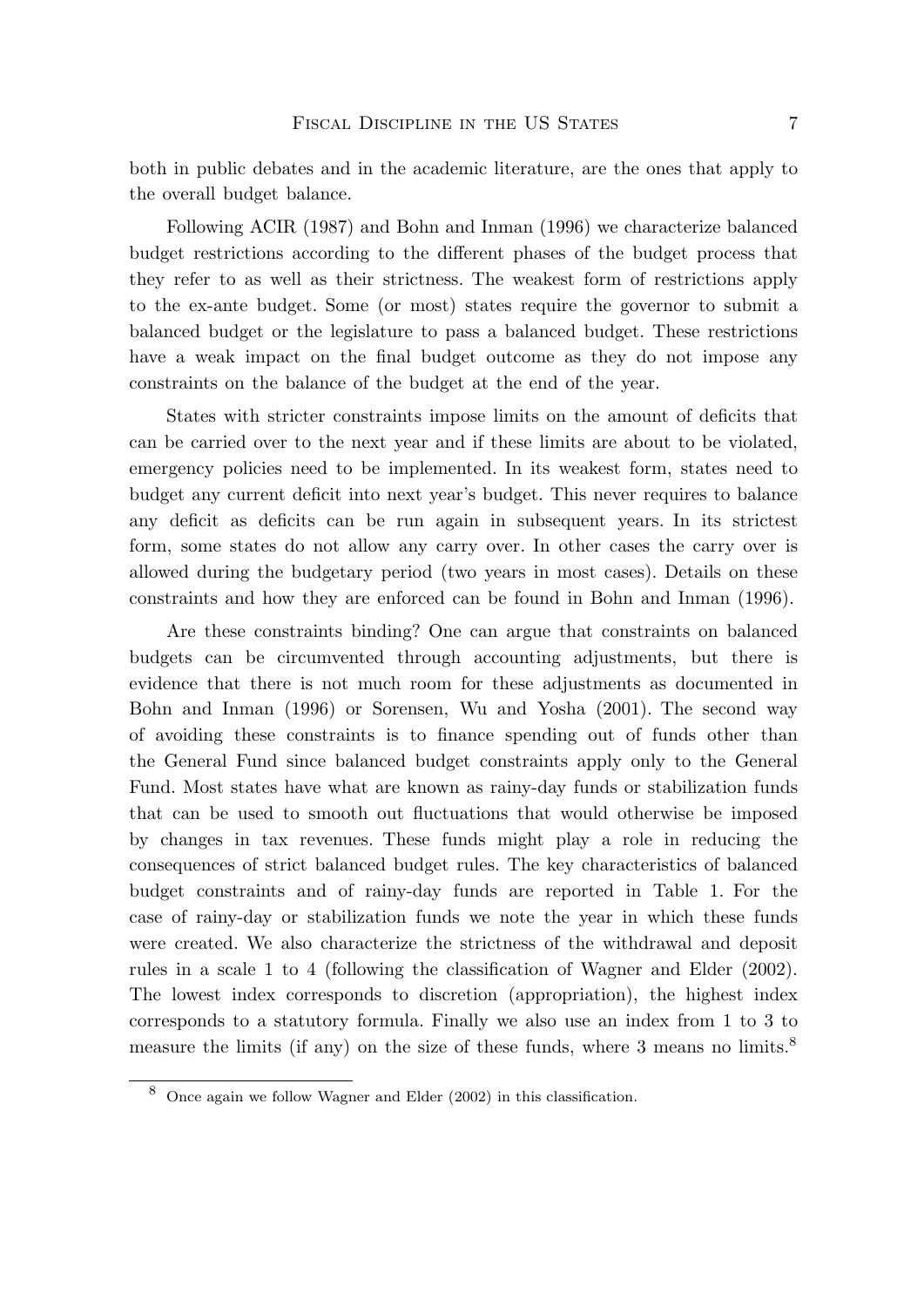Budget constraints are captured by the following three variables: No Carryover is a dummy variable that takes a value of 1 or 2 for states that do not allow budget deficits to be carried over to the next budget year. If the restriction is written in the constitution, then the value is 2, otherwise it is 1. Bohn and Inman (1996) have identified this variable as one of the important determinants of state fiscal policy. The next index (ACIR) is a composite index of fiscal rules stringency constructed by the Advisory Council on Intergovernmental Relations (1987). This index rates the stringency of fiscal rules in each state from 0 to 10, with 10 being assigned to states with the strictest rules. Finally we use also a dummy variable for states, in which the governor has a line item veto power — Governor veto. This dummy is capturing the role of implicit restrictions, i.e. via the budgetary process, for fiscal policy outcomes.

Do balanced budget constraints affect the behavior of fiscal policy? There is plenty of evidence in the academic literature, that the strictest forms of constraints on budget balances do matter while there is mixed evidence (more on the negative side) on the effects of weak constraints. Most papers have focused on three dimensions of fiscal policy: the budget deficit, the ability to respond to changes in economic conditions and the volatility of government spending.

There is an agreement in the literature that budget restrictions reduce the likelihood of running deficits and increase the size of surpluses. Bohn and Inman (1996), ACIR (1987) or Alesina and Bayoumi (1996) find that surpluses are larger in states with tight constraints and that increased surpluses originate in reduced spending. Alt and Lowry (1994) and Poterba (1994) report that in the presence of unexpected budget deficits, states with constraints reduce deficits faster, through a large adjustment in government spending.<sup>9</sup>

These results suggest that while balanced budget rules are effective in limiting the size of deficits, they also impose costs to the states' economies because of the large adjustment in government spending that is required during downturns. Poterba (1994) supports this hypothesis but the analysis is limited to the natural experiments of specific recessions (the late 80s). In the case of Alt and Lowry (1994), they estimate a dynamic reduced-form equations for revenues and expenditures on the basis of which it is difficult to extract general conclusions on the overall macroeconomic effects of budget constraints. Bohn

 $9$  When it comes to debt levels, von Hagen (1991) presents evidence that these restrictions do not have significant effects on fiscal policy outcomes. See Besley and Case (2003) for a comprehensive survey of this literature.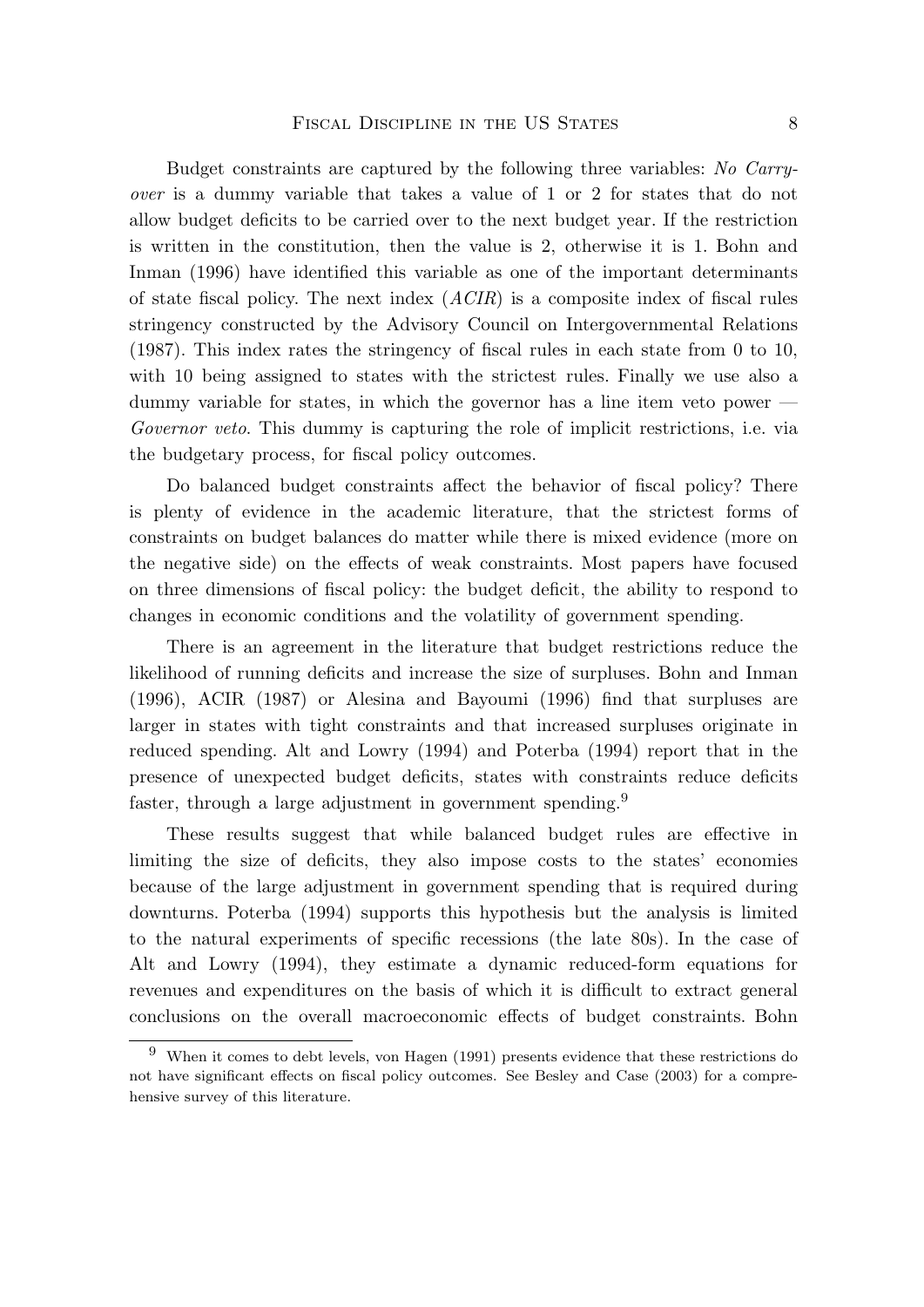|                |                     | Stabilization Funds |                         | Balanced Budget         |                                |                  |  |
|----------------|---------------------|---------------------|-------------------------|-------------------------|--------------------------------|------------------|--|
| State          | Year of<br>Adoption | Deposit<br>Rules    | Withdr.<br>Rules        | No Carry<br>Over        | $\operatorname{ACIR}$<br>Index | Governor<br>Veto |  |
| AL             | 1927                | $\overline{4}$      | $\mathbf{1}$            | $\sqrt{2}$              | 10                             | $\mathbf{1}$     |  |
| AR             |                     | $\overline{0}$      | $\boldsymbol{0}$        | $\mathbf{1}$            | $\boldsymbol{9}$               | $\mathbf{1}$     |  |
| $\mathbf{AZ}$  | 1990                | $\overline{4}$      | $\overline{4}$          | $\overline{2}$          | 10                             | $\mathbf{1}$     |  |
| CA             | 1976                | $\overline{2}$      | $\overline{2}$          | $\boldsymbol{0}$        | $\,6$                          | $\mathbf{1}$     |  |
| CO             | 1982                | 3                   | $\overline{2}$          | $\overline{2}$          | 10                             | $\,1$            |  |
| CT             | 1979                | $\overline{2}$      | 3                       | $\boldsymbol{0}$        | $\bf 5$                        | $\mathbf{1}$     |  |
| DE             | 1979                | $\overline{2}$      | 3                       | $\sqrt{2}$              | 10                             | $\,1$            |  |
| FL             | 1959                | $\overline{2}$      | $\overline{2}$          | $\sqrt{2}$              | 10                             | $\,1$            |  |
| GA             | 1976                | $\overline{2}$      | $\mathbf{1}$            | $\overline{2}$          | 10                             | $\mathbf{1}$     |  |
| ΙA             | 1984                | $\mathbf{1}$        | $\mathbf{1}$            | $\overline{2}$          | 10                             | $\mathbf{1}$     |  |
| ID             | 1984                | $\mathbf{1}$        | $\mathbf{1}$            | $\overline{2}$          | 10                             | $\,1$            |  |
| IL             | 2001                | $\overline{2}$      | $\mathbf{1}$            | $\boldsymbol{0}$        | $\overline{4}$                 | $\mathbf{1}$     |  |
| IN             | 1982                | $\overline{4}$      | $\overline{4}$          | $\overline{2}$          | 10                             | $\boldsymbol{0}$ |  |
| KS             | 1993                | 3                   | $\mathbf{1}$            | $\overline{2}$          | 10                             | 1                |  |
| ΚY             | 1983                | $\overline{2}$      | $\mathbf{1}$            | $\mathbf{1}$            | 10                             | $\,1$            |  |
| LA             | 1990                | $\overline{2}$      | $\mathbf{1}$            | $\boldsymbol{0}$        | $\overline{4}$                 | $\,1$            |  |
| МA             | 1985                | $\overline{2}$      | $\mathbf{1}$            | $\overline{0}$          | 3                              | $\,1$            |  |
| MD             | 1985                | 3                   | $\mathbf{1}$            | $\boldsymbol{0}$        | $\,6$                          | $\mathbf{1}$     |  |
| ME             | 1985                | $\overline{2}$      | $\mathbf{1}$            | 1                       | $\boldsymbol{9}$               | $\boldsymbol{0}$ |  |
| $\rm MI$       | 1977                | $\overline{4}$      | $\overline{4}$          | $\boldsymbol{0}$        | $\,6$                          | $\mathbf 1$      |  |
| MN             | 1981                | 1                   | $\mathbf{1}$            | $\boldsymbol{0}$        | $8\,$                          | $\mathbf{1}$     |  |
| <b>MO</b>      | 1992                | 1                   | $\mathbf{1}$            | $\boldsymbol{2}$        | 10                             | $\mathbf{1}$     |  |
| MS             | 1982                | 1                   | $\mathbf{1}$            | $\mathbf 1$             | $\boldsymbol{9}$               | $\mathbf{1}$     |  |
| MT             |                     | $\boldsymbol{0}$    | $\boldsymbol{0}$        | $\overline{2}$          | 10                             | $\mathbf{1}$     |  |
| NC             | 1991                | $\overline{2}$      | $\mathbf{1}$            | $\sqrt{2}$              | 10                             | $\boldsymbol{0}$ |  |
| ND             | 1987                | $\overline{2}$      | $\overline{4}$          | $\boldsymbol{0}$        | $8\,$                          | 1                |  |
| NE             | 1983                | $\overline{2}$      | $\overline{2}$          | $\overline{2}$          | 10                             | $\mathbf{1}$     |  |
| NΗ             | 1987                | $\overline{2}$      | $\overline{2}$          | $\boldsymbol{0}$        | $\,2$                          | $\boldsymbol{0}$ |  |
| NJ             | 1990                | $\overline{2}$      | $\overline{2}$          | $\overline{2}$          | 10                             | 1                |  |
| N <sub>M</sub> | 1966                | $\overline{2}$      | $\mathbf{1}$            | $\overline{2}$          | 10                             | 1                |  |
| N <sub>V</sub> | 1994                | $\overline{4}$      | $\overline{2}$          | $\boldsymbol{0}$        | $\overline{4}$                 | $\boldsymbol{0}$ |  |
| NY             | 1945                | 4                   | $\overline{2}$          | $\boldsymbol{0}$        | $\,3$                          | $\mathbf 1$      |  |
| OH             | 1981                | $\overline{2}$      | $\mathbf{1}$            | $\overline{2}$          | 10                             | $\mathbf{1}$     |  |
| ОK             | 1986                | $\overline{c}$      | 3                       | $\boldsymbol{2}$        | 10                             | 1                |  |
| OR             | 1995                | $\mathbf 1$         | $\,1$                   | $\boldsymbol{0}$        | $\,$ $\,$                      | $\mathbf 1$      |  |
| PA             | 1985                | $\overline{2}$      | 3                       | $\boldsymbol{0}$        | $\,6$                          | $\mathbf 1$      |  |
| $\rm RI$       | 1985                | $\,1$               | $\overline{2}$          | $\overline{\mathbf{c}}$ | 10                             | $\boldsymbol{0}$ |  |
| SC             | 1978                | 3                   | $\overline{2}$          | $\overline{2}$          | 10                             | $\,1$            |  |
| SD             | 1991                | $\overline{c}$      | $\overline{2}$          | $\overline{2}$          | 10                             | $\mathbf 1$      |  |
| TN             | $1972\,$            | 3                   | $\overline{2}$          | $\overline{2}$          | 10                             | $\mathbf 1$      |  |
| <b>TX</b>      | 1987                | $\overline{2}$      | $\overline{2}$          | $\boldsymbol{0}$        | $8\,$                          | $\mathbf 1$      |  |
| UT             | 1986                | $\overline{2}$      | $\overline{2}$          | $\boldsymbol{2}$        | 10                             | $\mathbf 1$      |  |
| VA             | 1992                | $\overline{4}$      | $\overline{\mathbf{4}}$ | $\boldsymbol{0}$        | $\,8\,$                        | $\,1$            |  |
| <b>VT</b>      | 1988                | $\overline{c}$      | $\boldsymbol{2}$        | $\boldsymbol{0}$        | $\boldsymbol{0}$               | $\boldsymbol{0}$ |  |
| WA             | 1981                | $\overline{2}$      | 3                       | $\boldsymbol{0}$        | 8                              | $\,1$            |  |
| WI             | 1985                | 3                   | $\overline{\mathbf{c}}$ | $\boldsymbol{0}$        | $\,6$                          | $\mathbf 1$      |  |
| <b>WV</b>      | 1994                | $\overline{2}$      | $\overline{2}$          | $\,2$                   | 10                             | $\,1$            |  |
| WY             | 1982                | $\,1$               | $\mathbf{1}$            | $\overline{0}$          | $\,$ $\,$                      | $\mathbf 1$      |  |

Table 1. Description of Budget Restrictions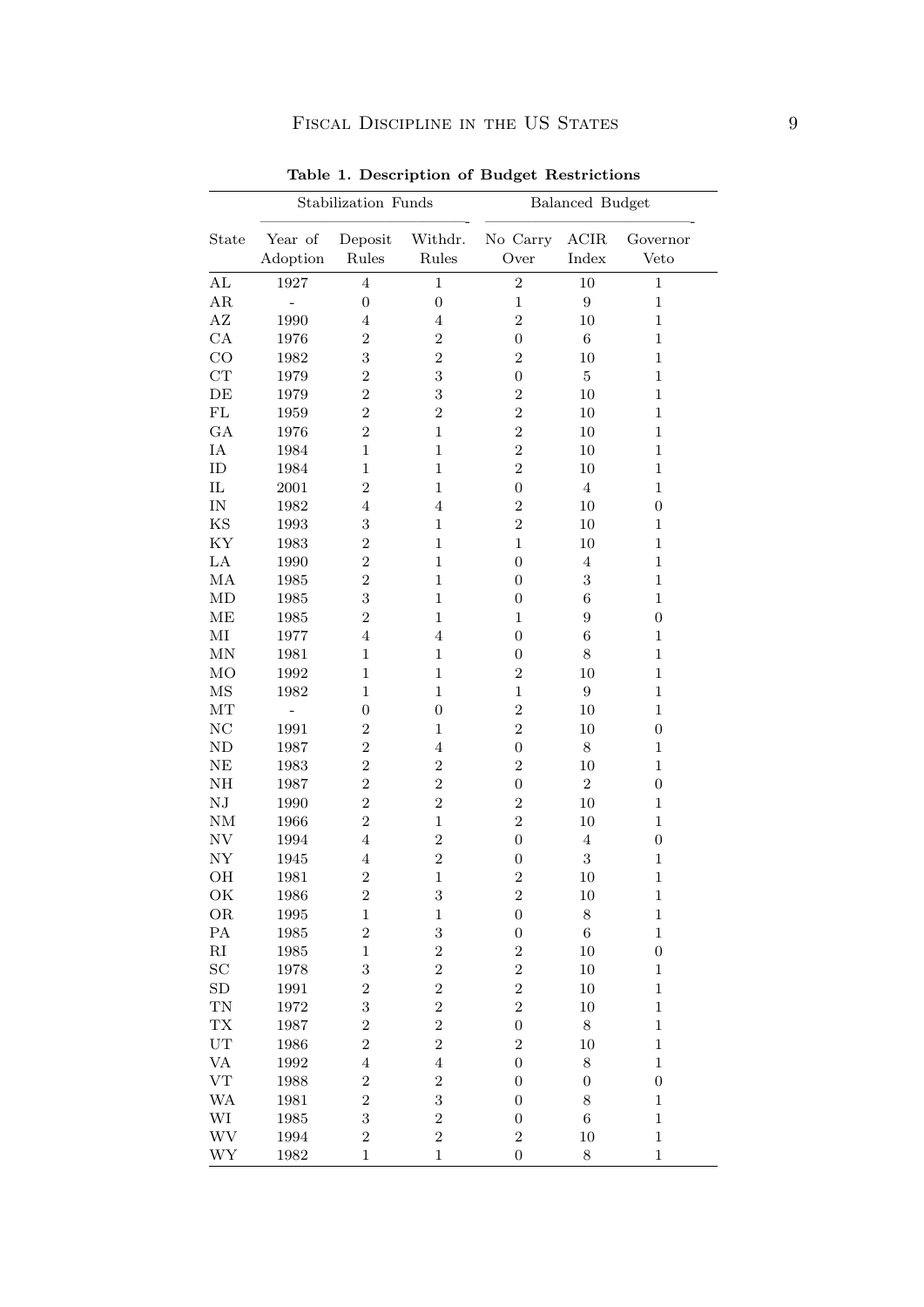and Inman (1996) measure the elasticity of government revenues, expenditures and deficit to cyclical conditions to conclude that budget balance constraints do not have a clear effect on these elasticities. As an explanation they suggest that states with tighter constraints save more during good times on rainy-day funds and then use them during recessions to avoid large reductions in spending. This hypothesis is further corroborated by Wagner and Elder (2002). In a recent study about the role of state budget stabilization funds they find that these funds can help smooth fluctuations in government spending. This is especially true in states where funds are transferred automatically as deposits and where there is little room for discretion when it comes to withdrawals. Gonzales and Paqueo (2003) reach similar conclusions. Rainy-day funds allow states to smooth fluctuations in social spending and those states with more restrictions on deposit and withdrawal rules tend to make more (and better) use of these funds. Table 1 provides the key data related to these stabilization funds. The first column reports the year of adoption of such fund, while the second and the third columns report an index from 0 to 4 of deposit and withdrawal rules. When the index is at 4, it means that discretion is minimized and deposit or withdrawal occurs according to a predetermined formula.

## III. Do Budget Rules Restrict Fiscal Policy?

In this section we investigate the effects of institutional and political variables on fiscal policy outcomes. First we construct measures of discretionary policy for each state and the elasticity of government spending with respect to output fluctuations. Then we explore the role that rules play in determining discretionary fiscal policy and the cyclical elasticities of fiscal policy.

#### A. Characterizing Fiscal Policy

As in Fatás and Mihov  $(2003)$ , we use the term discretionary fiscal policy to refer to changes in fiscal policy that do not represent reaction to economic conditions. We focus only on government spending. There are at least two reasons for this choice. First, most of the fluctuations on the revenue side of the budget comes from automatic reaction of tax revenues to the state of the economy. Second, it seems that a finding that spending behavior is affected by the presence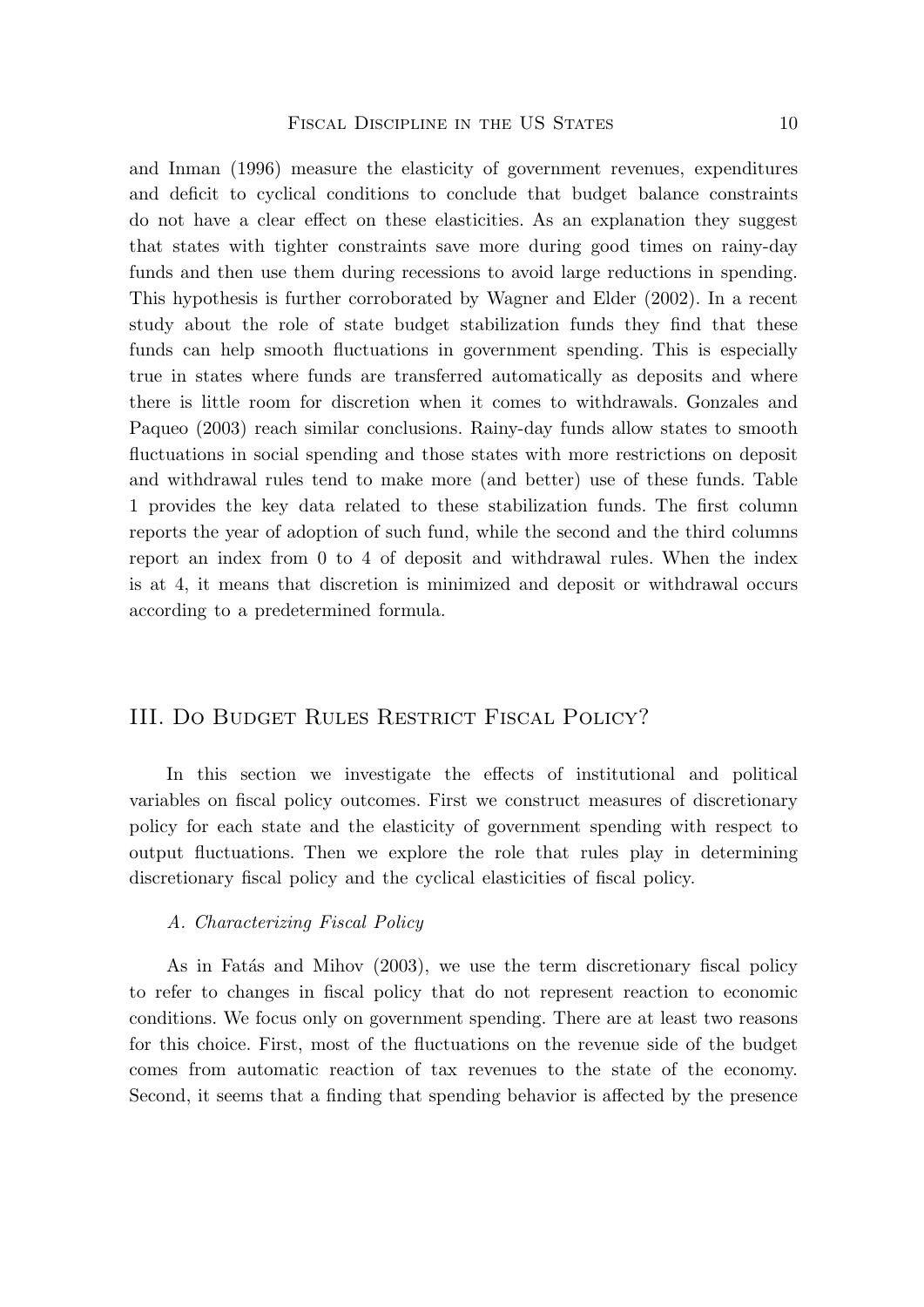of fiscal rules is more challenging and more policy relevant than the finding that the budget is affected by rules that in fact are applied to the budget.<sup>10</sup>

To construct measures of discretionary fiscal policy we use annual data for forty-eight U.S. States over the period  $1963-2000$ .<sup>11</sup> We estimate the following equation for each state in our sample:

$$
\log(G)_{i,t} = \alpha_i + \beta_i \, \Delta \log(Y_{i,t}) + \gamma_i \log(G)_{i,t-1} + \delta_i \, \mathbf{W_{i,t}} + \epsilon_{i,t} \tag{1}
$$

where  $G$  is total real state government spending, and  $Y$  is real Gross State Product (GSP). We interpret the state-specific volatility of  $\epsilon_{i,t}$  as a quantitative estimate of discretionary policy. We calculate this volatility as  $\sqrt{Var_i(\epsilon_{i,t})}$  and we will denote it as  $\sigma_i^{\epsilon}$ . This variables can be interpreted as the typical size of a discretionary change in fiscal spending for state i.

We are also interested in the persistence of changes in government spending. This persistence is captured by the coefficient on the lagged dependent variable  $(\gamma_i)$ . Yet another object of interest in equation (1) is the elasticity of government spending with respect to output, which is the coefficient  $\beta_i$  for each state.

Now we can re-state our main hypotheses on the effects of fiscal rules in terms of the newly-defined variables: Our first hypothesis is that the beneficial role of budget rules will be reflected in lower volatility of discretionary fiscal policy (lower  $\sigma_i^{\epsilon}$ ). We will test not only that the volatility of fiscal policy is lower but also whether the reduction in policy volatility has the expected positive impact on the economy in terms of reduced volatility of business cycles. In addition we expect that changes in government spending are less persistent in states with strict budget constraints. Our second hypothesis is that the negative effect of budget rules will show up as lower responsiveness of fiscal policy to output fluctuations in states with strict balanced-budget rules (higher and possibly positive  $\beta_i$ 's).

In our baseline specification of equation (1) we include the contemporaneous value of output growth. To avoid the possibility of endogeneity bias we use past values of output growth as instrumental variables. We also include as controls  $(W)$  the current and lagged value of the index of oil prices, current inflation rate,

 $\overline{10}$  Notwithstanding this remark, in a previous version of the paper we did explore how the balance reacts to macroeconomic fluctuations in the presence of fiscal rules. Most of the results are in line with expectations and are available from the authors.

<sup>11</sup> We have dropped Alaska and Hawaii due to data availability problems.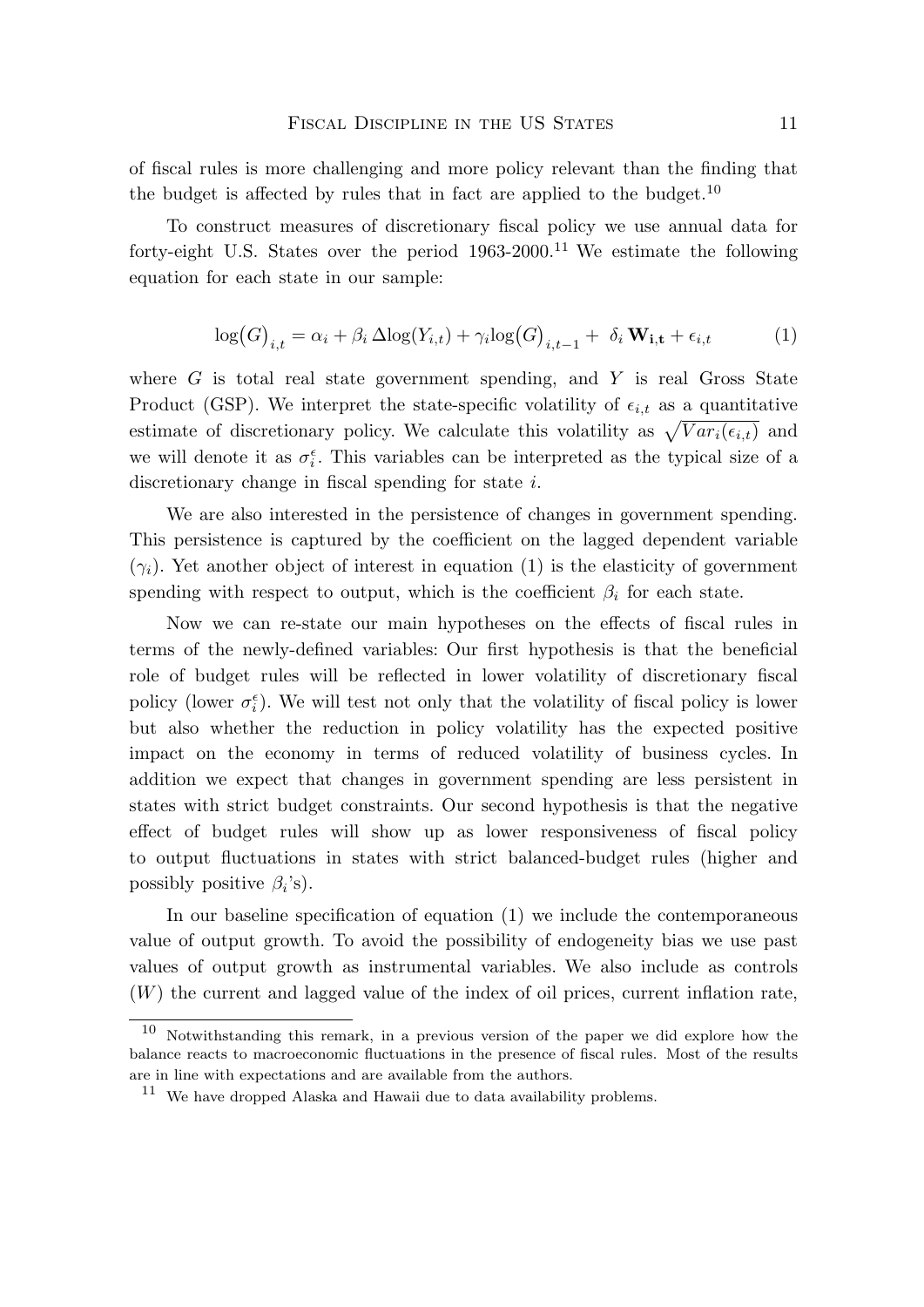and a linear time trend. The first set of controls has very general justification – oil prices affect the state of the economy and, more importantly, for some states oil tax revenues contribute significantly to the total revenues in the state budget (e.g. Wyoming). Inflation enters in the regression to control for the possibility that some spending items are indexed automatically to inflation. The inclusion of a time trend in the second is prompted by the argument that government spending might evolve according to a deterministic rather than a stochastic trend.

#### B. What Determines Policy Volatility?

We focus on three institutional restrictions (No carryover, the stringency index, ACIR, and Governor's veto) and on two characteristics of Rainy Day funds *Deposit rule* and *Withdrawal rule*. We also include three political variables in our regressions: the average number of democrats in the Congress, a dummy variable that takes a value of 1 when the majority in the State Congress and the executive come from different parties, and a measure of political concentration of power in one party. The latter variable is constructed as the squared difference between the percentage of seats taken by the Democrats and the percentage of seats taken by the Republicans. In addition to the main variables of interest we use a set of controls which by now have become standard in cross-sectional studies of the U.S. States (see Wagner and Elder, 2002 and Fatas and Mihov, 2001). First we control for the average GSP per capita in order to capture income effects that might be correlated with rules and affect policy volatility at the same time. Second we use the dependency ratio and average population in the state to control for key social characteristics that affect fiscal policy directly. We turn now to the main question of our analysis: the effect of rules on discretionary policy, on persistence and on elasticity.

To establish the link between policy volatility and budget rules we run the following regression:

$$
\log(\sigma_i^{\epsilon}) = \alpha + \lambda' P_i + \delta' \mathbf{X_i} + \nu_i
$$
\n(2)

The vector P includes the institutional and political variables discussed in the previous paragraph while  $X$  are the economic and social controls. The results for the vector of coefficients  $\lambda$  from estimating equation (3) by least squares are reported in Table 2 (the coefficients on controls are not reported to conserve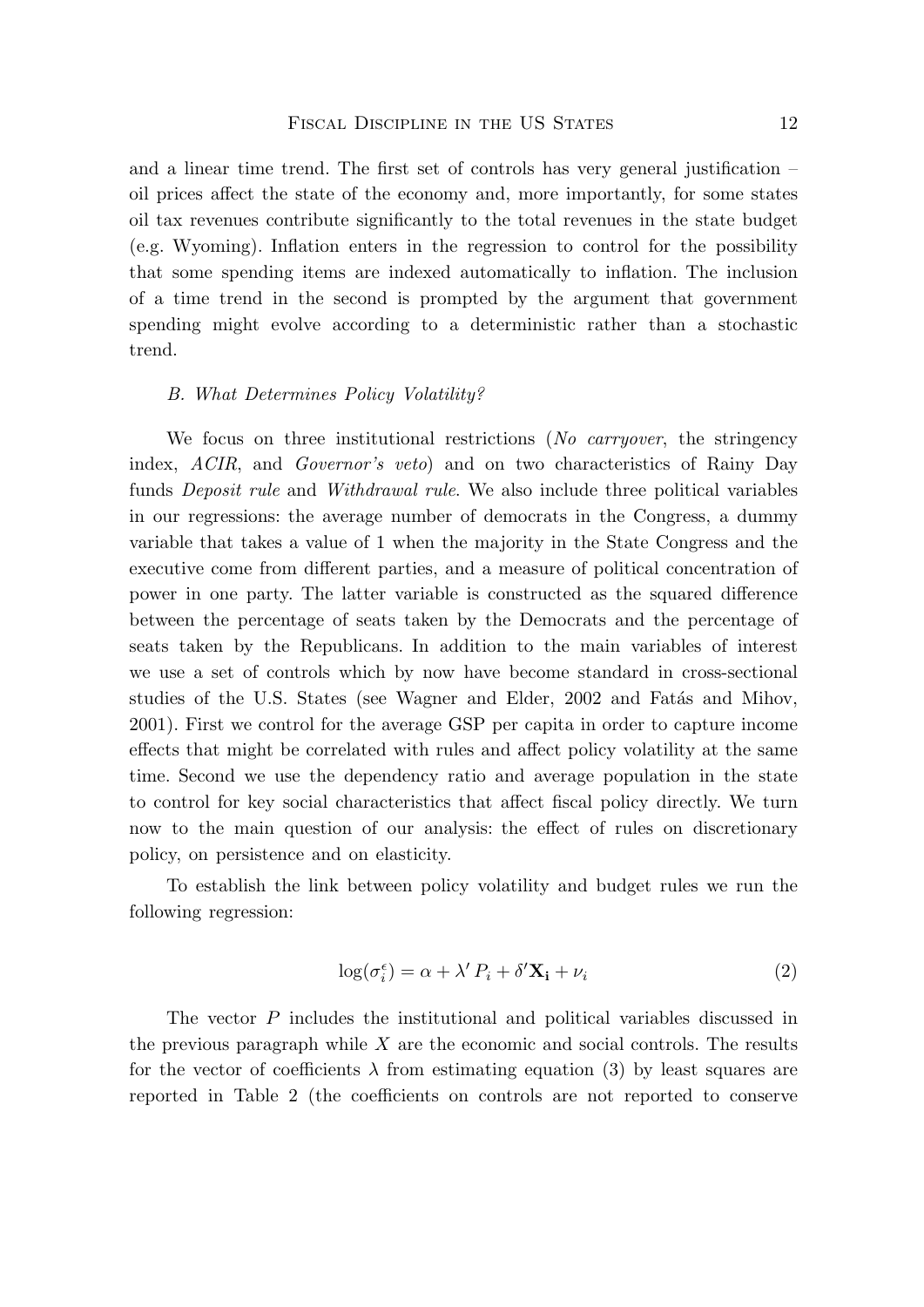| $\log(\sigma_i^{\epsilon,m}) = \alpha + \lambda' P_i + \delta' \mathbf{X_i} + \nu_i$ |                            |                     |                     |                            |                     |  |  |  |
|--------------------------------------------------------------------------------------|----------------------------|---------------------|---------------------|----------------------------|---------------------|--|--|--|
| Dependent variable: Volatility of<br>Government Spending $(\sigma^{\epsilon})$       |                            |                     |                     |                            |                     |  |  |  |
| No Carryover                                                                         | (1)<br>$-0.144$<br>(0.092) | (2)                 | (3)                 | (4)<br>$-0.173$<br>(0.028) | (5)                 |  |  |  |
| ACIR                                                                                 |                            | $-0.035$<br>(0.016) |                     |                            | $-0.033$<br>(0.033) |  |  |  |
| Governor's veto                                                                      | $-0.061$<br>(0.355)        | 0.002<br>(0.976)    |                     | $-0.063$<br>(0.343)        | $-0.007$<br>(0.924) |  |  |  |
| Deposit rule                                                                         |                            |                     | 0.153<br>(0.007)    | 0.178<br>(0.000)           | 0.145<br>(0.006)    |  |  |  |
| Withdrawal rule                                                                      |                            |                     | $-0.264$<br>(0.003) | $-0.282$<br>(0.002)        | $-0.253$<br>(0.007) |  |  |  |
| $D$ emocrats                                                                         | $-0.888$<br>(0.014)        | $-0.823$<br>(0.024) | $-0.741$<br>(0.035) | $-0.970$<br>(0.009)        | $-0.863$<br>(0.017) |  |  |  |
| $S$ plit                                                                             | $-0.019$<br>(0.909)        | 0.045<br>(0.814)    | $-0.098$<br>(0.559) | $-0.053$<br>(0.704)        | $-0.001$<br>(0.997) |  |  |  |
| Concentration                                                                        | 0.669<br>(0.074)           | 0.643<br>(0.069)    | 0.406<br>(0.297)    | 0.497<br>(0.183)           | 0.475<br>(0.187)    |  |  |  |
| $R^2$                                                                                | 0.370                      | 0.389               | 0.416               | 0.493                      | 0.482               |  |  |  |

Table 2. What Determines Volatility of Fiscal Policy?

The p-values in the parentheses are based on heteroscedasticityrobust standard errors. All regressions include an intercept and controls: GSP per capita, dependency ratio and average population.

### space).

The first column documents the negative effect of no carryover rules on policy volatility. Because we have a log-level specification the interpretation of the results suggests that the imposition of a no carryover rule reduces policy volatility by about 14%. The conclusion that rules are significant determinants of spending variability is corroborated by the coefficient on the ACIR index, which is highly significant and of the expected sign. The coefficient suggests that if Vermont (a state where this index is equal to 0) introduces institutional reforms that impose strict budgetary rules, then its volatility of fiscal policy will drop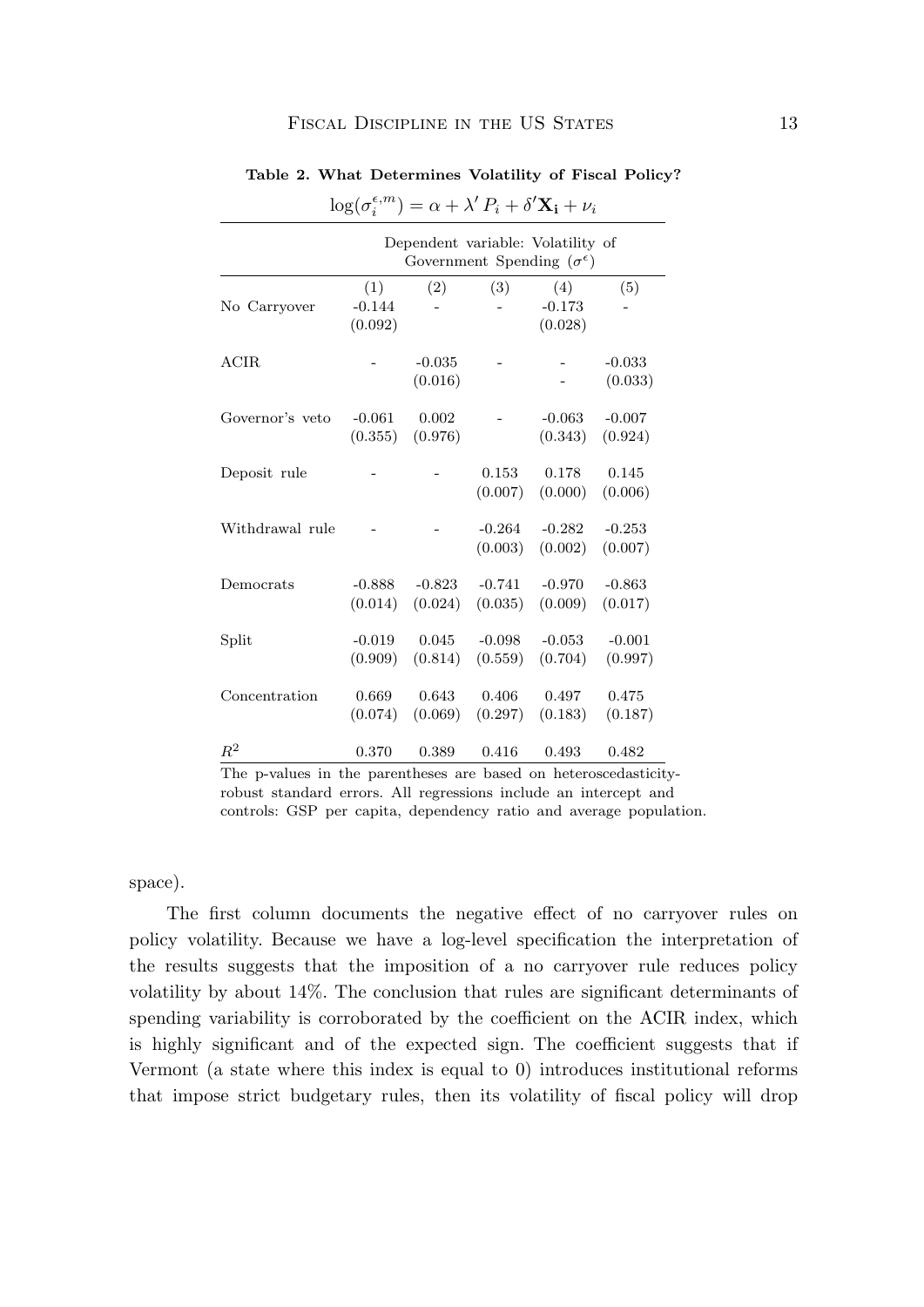by about 35%. Interestingly, the power of the governor to impose a line-item veto does not change the volatility of fiscal policy. Because the ACIR stringency index and the no carryover dummy measure essentially the same thing, we do not include them together in a regression. The two variables are highly correlated (simple correlation is 0.73, rank-order correlation is 0.90) and a regression that includes both of them inflates standard errors and most of the variables lose significance. In fact, in its construction the ACIR index includes no-carryover restriction.

Focusing now on the political variables we find that states with more Democrats in the Congress have less volatile fiscal policy. This is an interesting finding given the overwhelming evidence that Congresses dominated by Democrats have larger budget deficits. The finding in Table 2 suggests that larger deficits do not necessarily imply more volatile policy. The variable capturing party mis-alignment between the congress and the governor is never significant. This is somewhat surprising because one would expect that party differences will increase the degree of checks and balances and reduce policy volatility. The last variable, however, lends some support that implicit restrictions in the form of checks and balances also matter in the US states. The absence of serious political competition in the congress (more concentration of power in one party) leads to more volatile fiscal policy, but we note that this variable is not always significant at conventional levels.

In the last three columns of Table 2 we report coefficients from regressions that include the two main characteristics of Rainy Day funds. As Wagner and Elder (2002) argue, the only constraints that have some explanatory power for expenditure volatility are the strictness of the deposit and the withdrawal rules. This is certainly reasonable because a budget stabilization fund that is easy to access will not serve the role of a stabilization fund in the strict sense. Across specifications (3), (4) and (5) we find consistent evidence that strict withdrawal rules lead to lower volatility of discretionary fiscal policy. On the other hand strict deposit rules lead to more volatility in government spending. At first glance, this result seems counter-intuitive but it might be the case that when strict deposit rules are combined with lax withdrawal rules, then this combination may allow politicians to use at some point a larger chunk of the fund (generated by the strict deposit rule) and generate high volatility.

Overall we find that spending volatility is effectively reduced by strict and explicit budgetary restrictions as captured by the ACIR stringency index.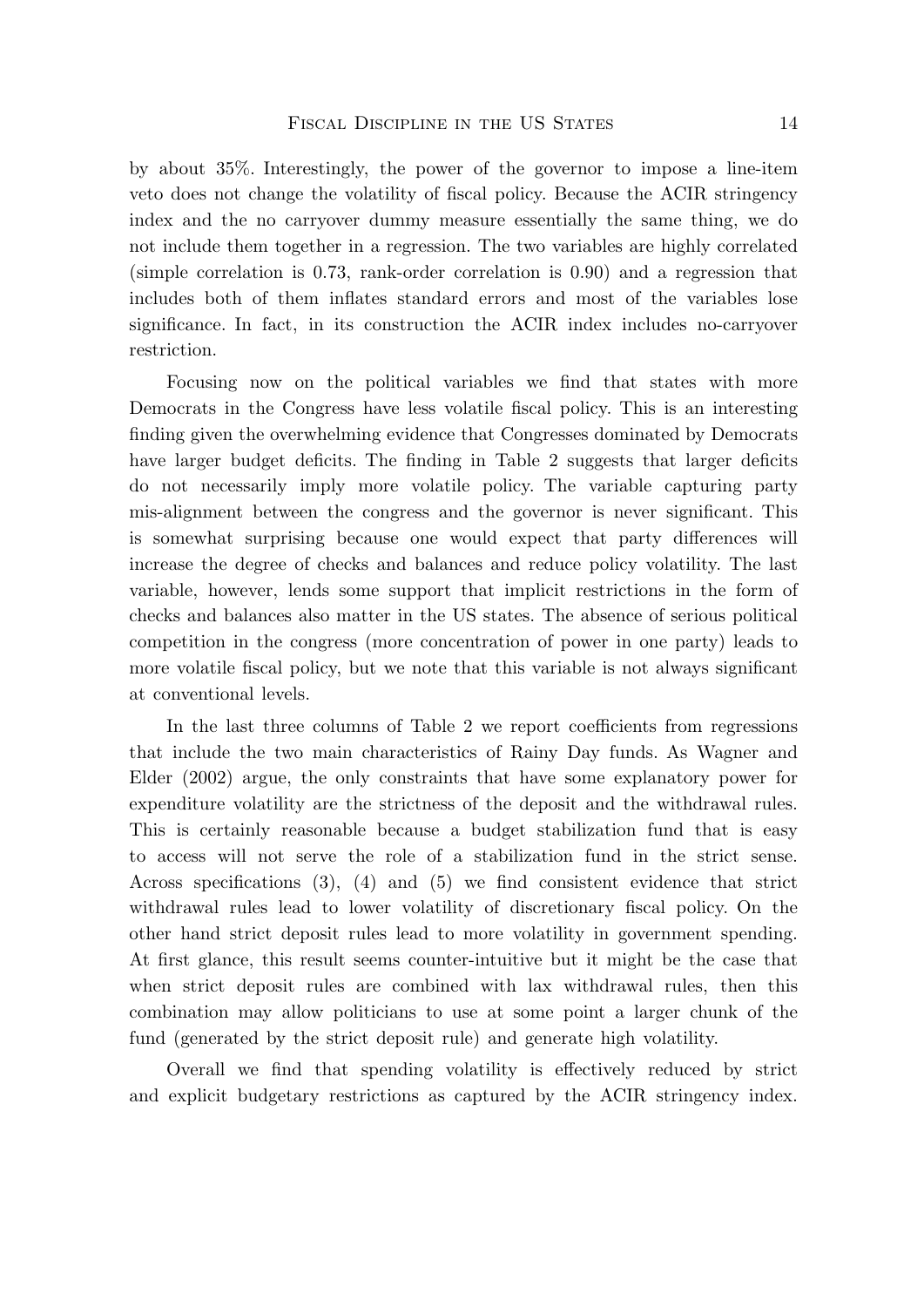This provides and argument for imposing fiscal rules on governments. There is, however, a well-recognized cost of restricting discretion, which is manifested in lower elasticity of fiscal policy with respect to output changes. We will consider the evidence for this cost, but first we will establish how budgetary restrictions affect the persistence of government spending.

### C. What Affects Policy Persistence?

One of the well-recognized pitfalls of discretionary fiscal policy is the possibility that certain increases in spending are hard to reverse, i.e. fiscal consolidations are politically difficult because they require cuts in spending that are not easy to implement. Fiscal restrictions might also help in this case by forcing policy makers to retrench faster an earlier spending increase.

The connection between policy persistence and budget rules are determined by the following regression:

$$
\gamma_i = \alpha + \lambda' P_i + \delta' \mathbf{X_i} + \nu_i \tag{3}
$$

The persistence parameters  $(\gamma)$  are based on regression (1) and they are estimated for each state. The results are reported in Table 3, which is organized in a similar way to Table  $2$  — we use the same controls and the same set of budget rules. A state with persistent government spending will have a higher  $\gamma$ . The first two columns show that both the no-carryover restriction and the ACIR index have strong negative effects on persistence, i.e. states with strict budgetary rules have less persistent spending dynamics. Again the veto power of the governor plays no role in determining how persistent is spending. None of the stabilization funds characteristics matters for policy persistence as columns (3) to (5) indicate. Although few of the variables are significant and the fit of the regression is rather poor, it is worth noting that the conditional correlation between the persistence parameter and the ACIR index is always significant and robust to alterations in the baseline specification.

We can also compare the persistence by calculating the average for states with no carryover restrictions and states without such restrictions. The results — reported in Table  $4$  — suggest that the states without restrictions have on average autoregressive coefficients in the spending equations of about 0.66, while states with a no-carryover rule have persistence parameter of about 0.47. This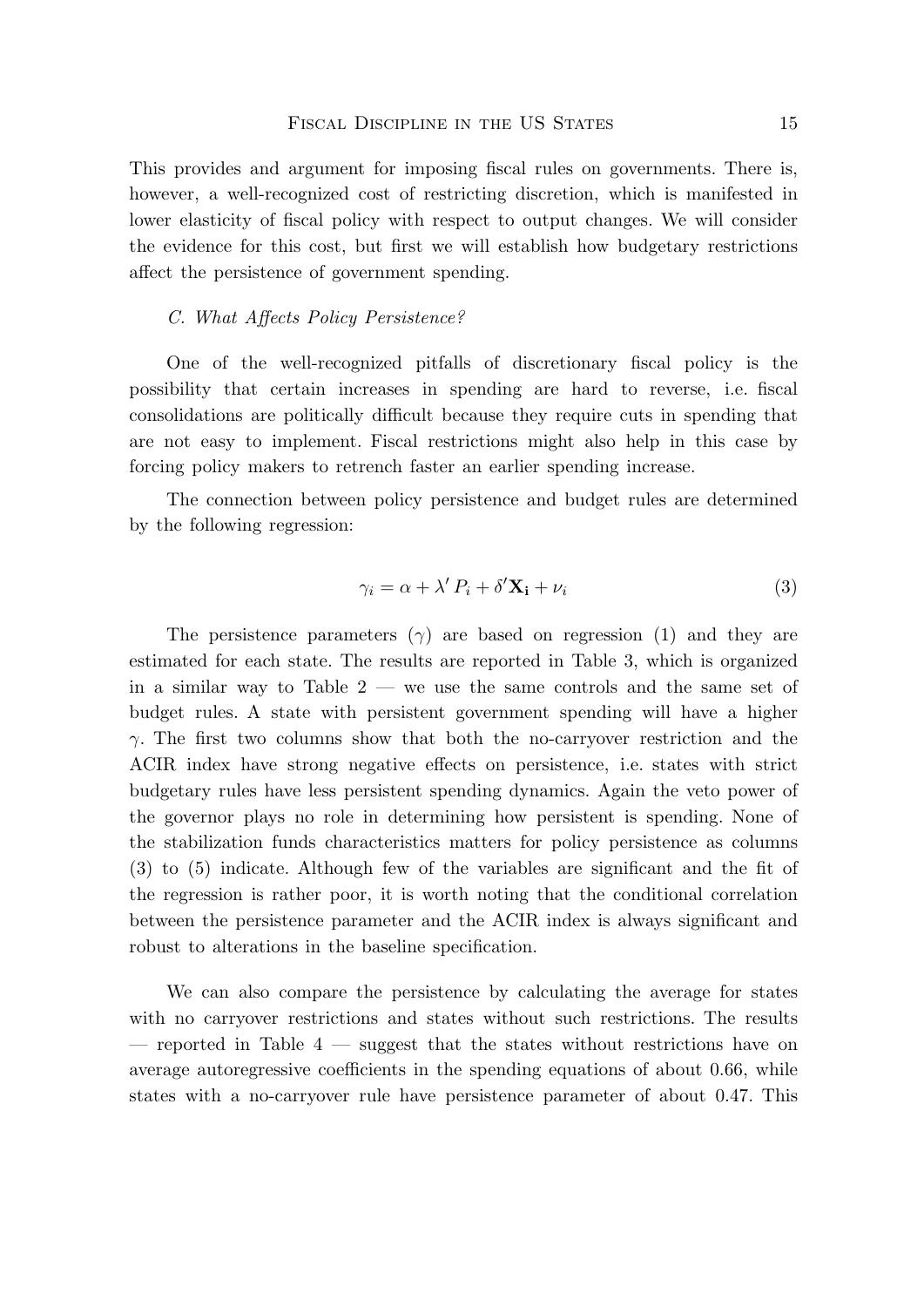| $\gamma_i = \alpha + \lambda' P_i + \delta' \mathbf{X_i} + \nu_i$    |                            |                     |                     |                            |                     |  |  |  |
|----------------------------------------------------------------------|----------------------------|---------------------|---------------------|----------------------------|---------------------|--|--|--|
| Dependent variable: Persistence of<br>Government Spending $(\gamma)$ |                            |                     |                     |                            |                     |  |  |  |
| No Carryover                                                         | (1)<br>$-0.163$<br>(0.079) | (2)                 | (3)                 | (4)<br>$-0.139$<br>(0.122) | (5)                 |  |  |  |
| <b>ACIR</b>                                                          |                            | $-0.041$<br>(0.015) |                     |                            | $-0.044$<br>(0.015) |  |  |  |
| Governor's veto                                                      | $-0.120$<br>(0.322)        | $-0.044$<br>(0.725) |                     | $-0.120$<br>(0.349)        | $-0.035$<br>(0.783) |  |  |  |
| Deposit rule                                                         |                            |                     | $-0.139$<br>(0.355) | $-0.118$<br>(0.426)        | $-0.149$<br>(0.273) |  |  |  |
| Withdrawal rule                                                      |                            |                     | 0.134<br>(0.353)    | 0.119<br>(0.423)           | 0.148<br>(0.274)    |  |  |  |
| Democrats                                                            | $-0.453$<br>(0.309)        | $-0.383$<br>(0.352) | $-0.154$<br>(0.713) | $-0.394$<br>(0.403)        | $-0.339$<br>(0.437) |  |  |  |
| Split                                                                | 0.032<br>(0.874)           | 0.109<br>(0.576)    | $-0.001$<br>(0.995) | 0.040<br>(0.842)           | 0.132<br>(0.479)    |  |  |  |
| Concentration                                                        | 0.308<br>(0.460)           | 0.278<br>(0.511)    | 0.225<br>(0.545)    | 0.352<br>(0.390)           | 0.337<br>(0.406)    |  |  |  |
| $R^2$                                                                | 0.219                      | 0.250               | 0.200               | 0.261                      | 0.320               |  |  |  |

Table 3. What Determines the Persistence of Government Spending?

The p-values in the parentheses are based on heteroscedasticityrobust standard errors. All regressions include an intercept and controls: GSP per capita, dependency ratio and average population.

is consistent with the argument that more restrictions imply that governments reverse faster spending increases.

### D. What Affects Policy Elasticity?

So far, our analysis has focused on the component of fiscal policy that is orthogonal to the business cycle and on the persistence of policy changes. Discretionary fiscal policy, in our view, is a source of business cycles and restrictions on fiscal policy can help reduce its costs. On the other side of the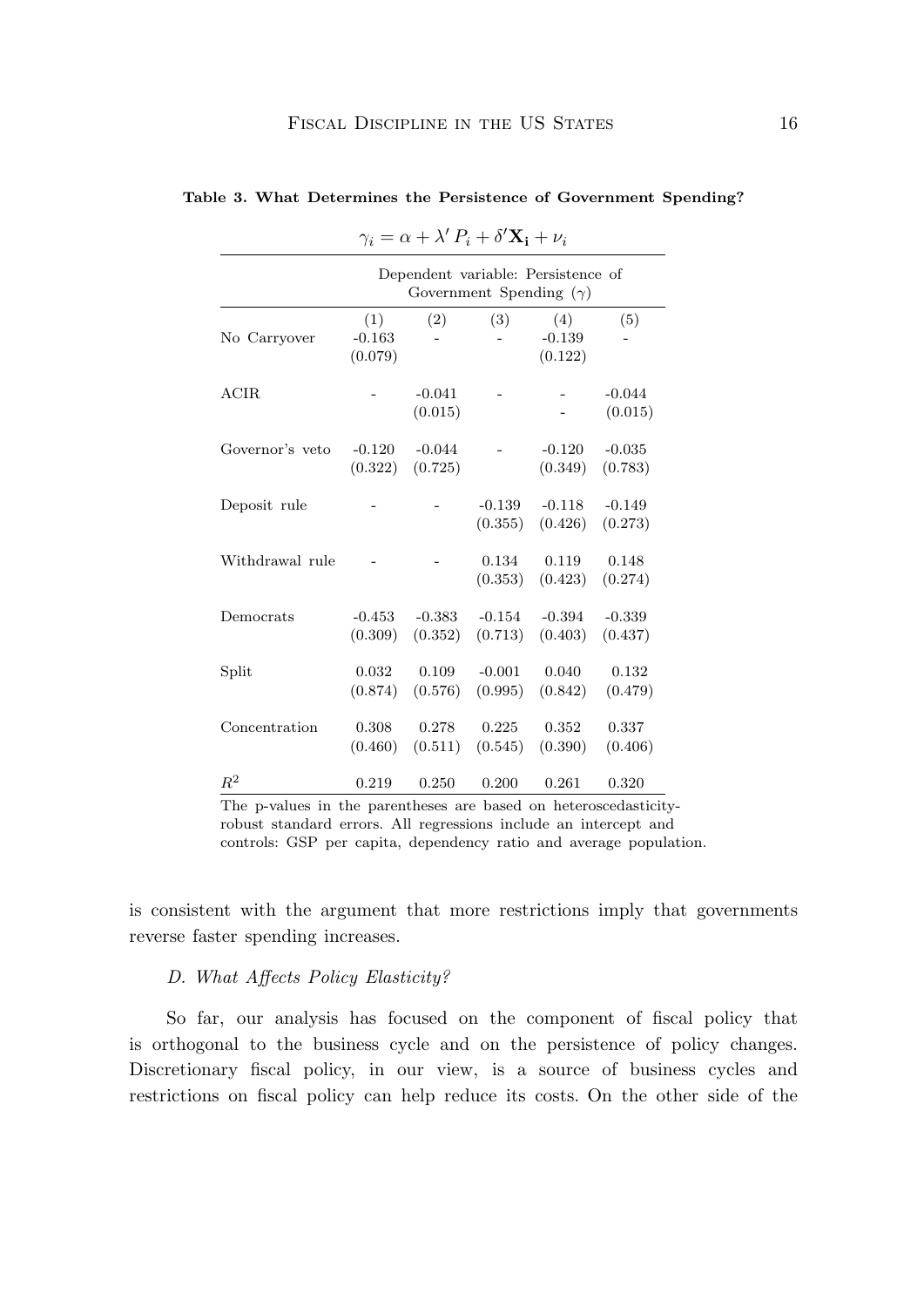|                                   | Carryover | No        |  |  |
|-----------------------------------|-----------|-----------|--|--|
|                                   | Allowed   | Carryover |  |  |
|                                   | (1)       | (2)       |  |  |
| Persistence                       | 0.661     | 0.467     |  |  |
|                                   | [0.064]   | [0.054]   |  |  |
| T-test of equality                |           | 2.316     |  |  |
| (p-value)                         | (0.025)   |           |  |  |
| Number of States                  | 24        | 24        |  |  |
| Spearman's Rank Order Correlation |           |           |  |  |
| -with ACIR                        |           | $-0.376$  |  |  |
| (p-value)                         |           | (0.008)   |  |  |
| -with No carryover                |           | $-0.274$  |  |  |
| (p-value)                         |           | (0.060)   |  |  |

Table 4. Comparing persistence across regimes

The table reports p-values in parentheses and standard errors in brackets.

debate are those who oppose restriction on fiscal policy by arguing that these restrictions have a negative effect on the economy through the limits they impose on counter-cyclical fiscal policy. A standard measure of cyclicality of fiscal policy is the elasticity of government spending with respect to output growth as it is estimated in equation (1). We now take on this claim and look at whether these elasticities are affected by the same rules and institutions that we have found have an effect on discretionary fiscal policy.<sup>12</sup>

The connection between policy elasticity and budget rules are determined by the following regression:

$$
\beta_i = \alpha + \lambda' P_i + \delta' \mathbf{X_i} + \nu_i \tag{3}
$$

The elasticities are based on regression (1) and they are estimated for each state.

Table 5 reports the results and it is organized in a similar way to Tables 2 and 3 — we use again the same controls and the same set of budget rules. To

<sup>12</sup> A similar analysis has been done by Lane (2003) in an international sample (OECD countries). Cyclicality of government spending varies greatly across countries and it is shown that political constraints tend to make fiscal policy more *procyclical*. We refer the reader to Lane (2003) for a detailed review of the literature.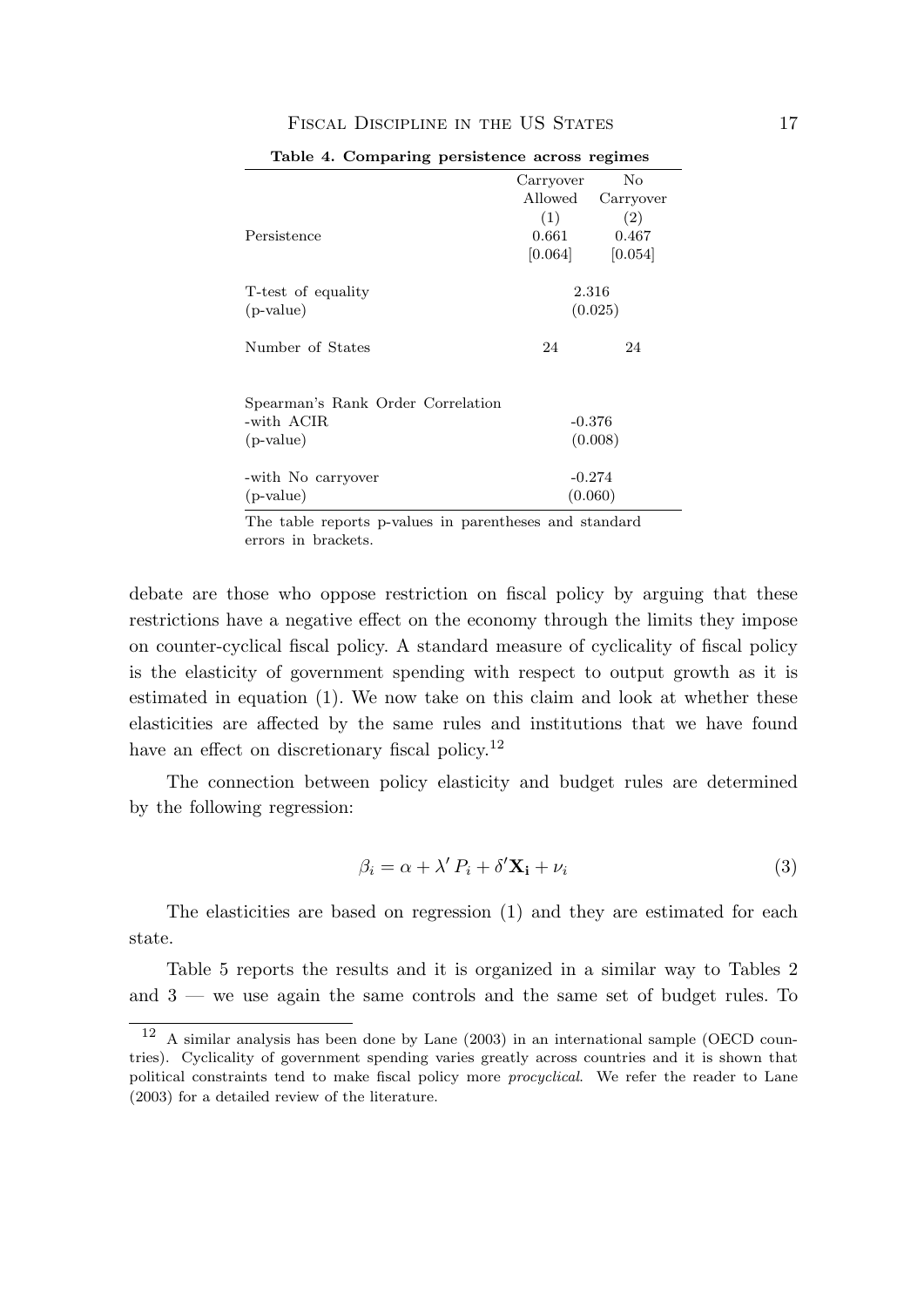| $\beta_i = \alpha + \lambda' P_i + \delta' \mathbf{X_i} + \nu_i$ |                                                          |                     |                        |                     |                     |  |  |  |
|------------------------------------------------------------------|----------------------------------------------------------|---------------------|------------------------|---------------------|---------------------|--|--|--|
|                                                                  | Dependent variable: Elasticity<br>of Government Spending |                     |                        |                     |                     |  |  |  |
|                                                                  | (1)                                                      | (2)                 | (3)                    | (4)                 | (5)                 |  |  |  |
| No Carryover                                                     | 0.008<br>(0.077)                                         |                     |                        | 0.008<br>(0.087)    |                     |  |  |  |
| <b>ACIR</b>                                                      |                                                          | 0.002<br>(0.011)    |                        |                     | 0.002<br>(0.011)    |  |  |  |
| Governor's veto                                                  | 0.009<br>(0.030)                                         | 0.005<br>(0.245)    |                        | 0.009<br>(0.043)    | 0.005<br>(0.005)    |  |  |  |
| Deposit rule                                                     |                                                          |                     | 0.004<br>(0.408)       | 0.003<br>(0.516)    | 0.005<br>(0.259)    |  |  |  |
| Withdrawal rule                                                  |                                                          |                     | $-0.007$<br>(0.200)    | $-0.006$<br>(0.264) | $-0.008$<br>(0.140) |  |  |  |
| Democrats                                                        | 0.029<br>(0.179)                                         | 0.026<br>(0.189)    | $\,0.012\,$<br>(0.543) | 0.028<br>(0.192)    | 0.024<br>(0.206)    |  |  |  |
| Split                                                            | 0.000<br>(0.993)                                         | $-0.004$<br>(0.650) | 0.002<br>(0.893)       | $-0.001$<br>(0.928) | $-0.006$<br>(0.538) |  |  |  |
| Concentration                                                    | $-0.015$<br>(0.340)                                      | $-0.014$<br>(0.377) | $-0.011$<br>(0.527)    | $-0.020$<br>(0.216) | $-0.019$<br>(0.211) |  |  |  |
| $R^2$                                                            | 0.263                                                    | 0.316               | 0.177                  | 0.289               | 0.357               |  |  |  |

Table 5. Do Budget Rules Affect Policy Responsiveness?

The p-values in the parentheses are based on heteroscedasticityrobust standard errors. All regressions include an intercept and controls: GSP per capita, dependency ratio and average population

facilitate the interpretation of the results in Table 5, we emphasize that higher  $\beta$ 's correspond to more *pro-cyclical* fiscal policy. The first two columns show that both the no-carryover restriction and the ACIR index exert strong positive effects on policy elasticity – this concords with our priors and confirms that claim that states with more stringent fiscal rules have more pro-cyclical fiscal policy. Interestingly, the veto power of the governor also plays a role in determining how spending reacts to the business cycle – states without line-item veto do react in a more counter-cyclical manner to economic fluctuations than states with a veto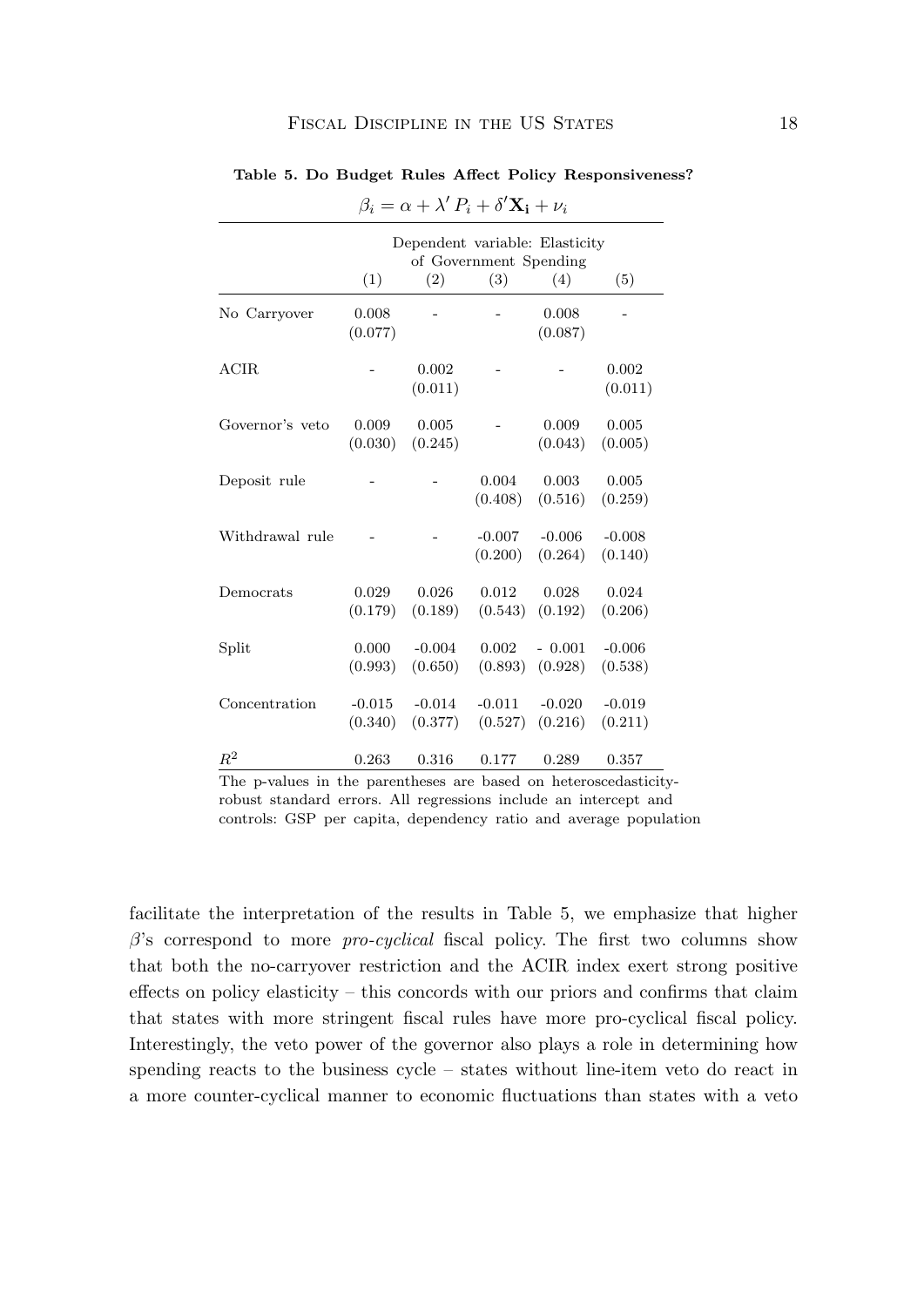power. The result confirms the findings of Lane (2003) that separation of powers in terms of the budget lead to more pro-cyclicality of government spending. The results in columns (3) to (5) suggest that the rules governing the use of rainy day funds have no impact on elasticity or on the correlation between elasticity and the stringency of teh budget rules.

It is useful again to group these elasticities by states with strict constitutionally determined no carryover rules and states without such strict rules. Table 6 reports the average elasticities for the two groups of states and a t-test for the significance of the difference between the means. We note that the difference is significant for both elasticities and, more importantly, the difference is in the expected direction — states with strict rules have less countercyclical fiscal policy. In the last two rows the table reports nonparametric measures of association between elasticity and the two key indices – the no carryover rule and the ACIR index. These measures of association are based on rank-order correlation and they represent one way of ensuring that the results are not driven by outliers. The non-parametric measures of association show high significance in the positive link between rules and elasticities, which suggests that the relationship is not driven by outliers.

|                                   | Carryover | No        |  |  |  |
|-----------------------------------|-----------|-----------|--|--|--|
|                                   | Allowed   | Carryover |  |  |  |
|                                   | (1)       | (2)       |  |  |  |
| Elasticity                        | $-0.0065$ | 0.0022    |  |  |  |
|                                   | [0.0034]  | [0.0019]  |  |  |  |
| T-test of equality                |           | $-2.247$  |  |  |  |
| $(p-value)$                       |           | (0.029)   |  |  |  |
|                                   |           |           |  |  |  |
| Number of States                  | 24        | 24        |  |  |  |
|                                   |           |           |  |  |  |
| Spearman's Rank Order Correlation |           |           |  |  |  |
| -with ACIR                        |           | 0.411     |  |  |  |
| $(p-value)$                       |           | (0.004)   |  |  |  |
|                                   |           |           |  |  |  |
| -with No carryover                |           | 0.295     |  |  |  |
| $(p-value)$                       |           | (0.042)   |  |  |  |

Table 6. Comparing average elasticities across regimes

The table reports p-values in parentheses and standard errors in brackets.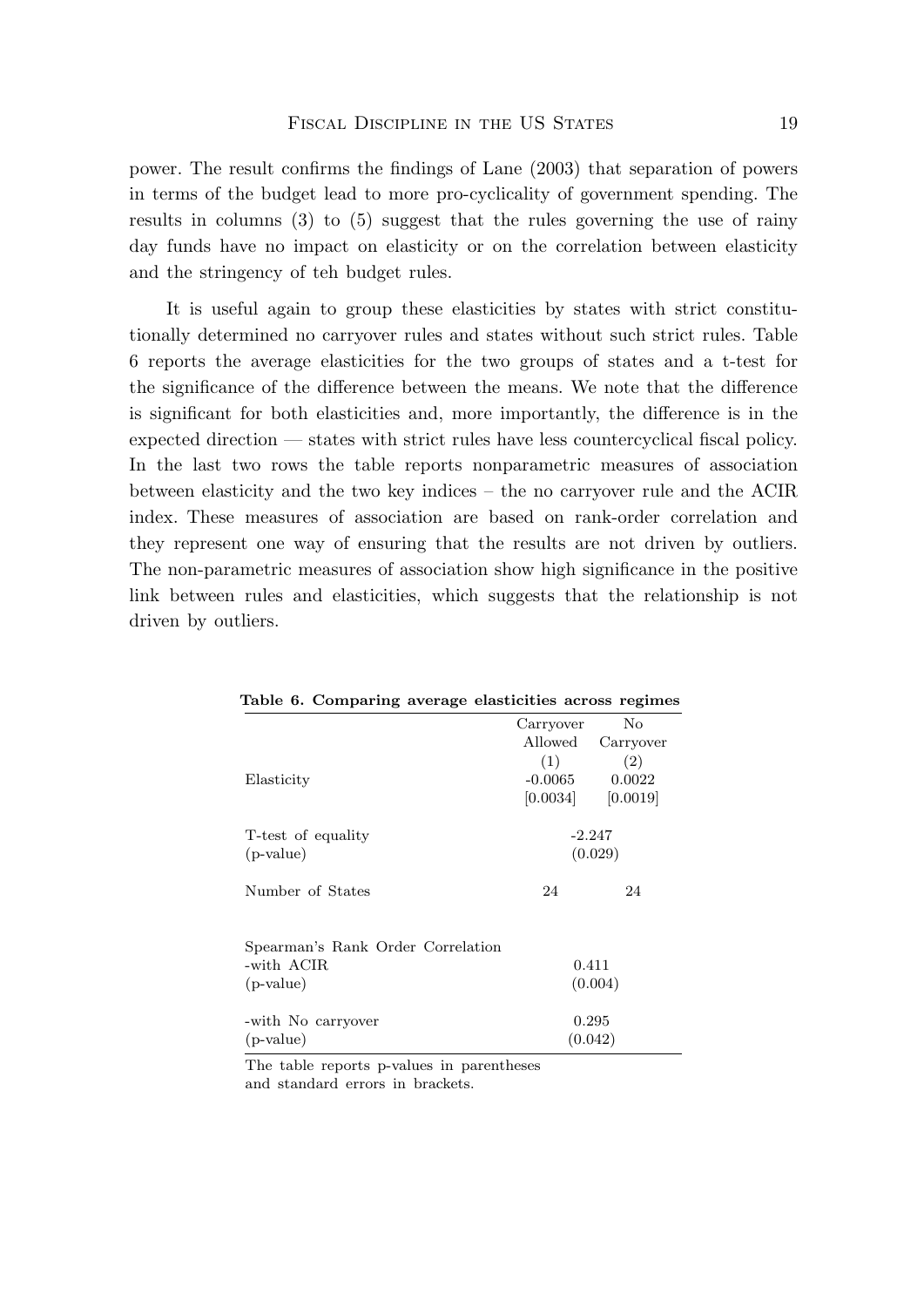# IV. THE EFFECTS OF FISCAL POLICY ON OUTPUT VOLATILITY

After establishing the link between institutions and policy characteristics in the previous section, we now ask the question: How do these policy characteristics — volatility, persistence, and elasticity — affect business cycle fluctuations? The main goal of this section is to establish how macroeconomic stability (measured as the standard deviation of output growth,  $\sigma_i^y$  $\binom{y}{i}$  is affected by policy. To document the link between economic stability and the three characteristics of fiscal policy we run the following regression.

$$
\log(\sigma_i^y) = \alpha + \lambda_v \log(\sigma_i^{\epsilon}) + \lambda_e \beta_i + \lambda_p \gamma_i + \delta' \mathbf{X_i} + \nu_i
$$
 (4)

In addition to the three variables of interest (volatility, persistence and elasticity), we include also as controls government size and average GSP per capita. One problem with this regression is the possibility that there is reverse causation running from output volatility to fiscal policy. To deal with this problem we will estimate equation (4) by instrumental variables. The list of instruments includes the three institutional characteristics (ACIR stringency index; the 'no carryover of budget deficits' dummy; a dummy capturing whether the governor has a line item veto power), the rules governing the operation of stabilization funds (deposit and withdrawal rules), the same three political variables (the percentage of democrats in state congress; the dummy for party alignment between the governor and the state legislature; and the degree of fragmentation of the Congress), and also two variables capturing social characteristics of each state (population; dependency ratio).

Although it is certainly plausible to argue that the effects of fiscal rules on macroeconomic stability are intermediated by fiscal volatility or elasticity, we do investigate in column (1) of Table 7 the claim that the institutional variables affect output directly. As it turns out the two characteristics of Rainy Day funds enter the regression with significant coefficients and therefore we will use them as controls in the main regression and not only as instruments. None of the budget variables is significant and we proceed to the next four columns where we use these variables as instruments.

Column (2) includes only policy volatility in the estimation of equation (4). The results are quite eloquent – policy volatility exerts a strong positive effect on output volatility. The coefficient is significant at better than the 2% level.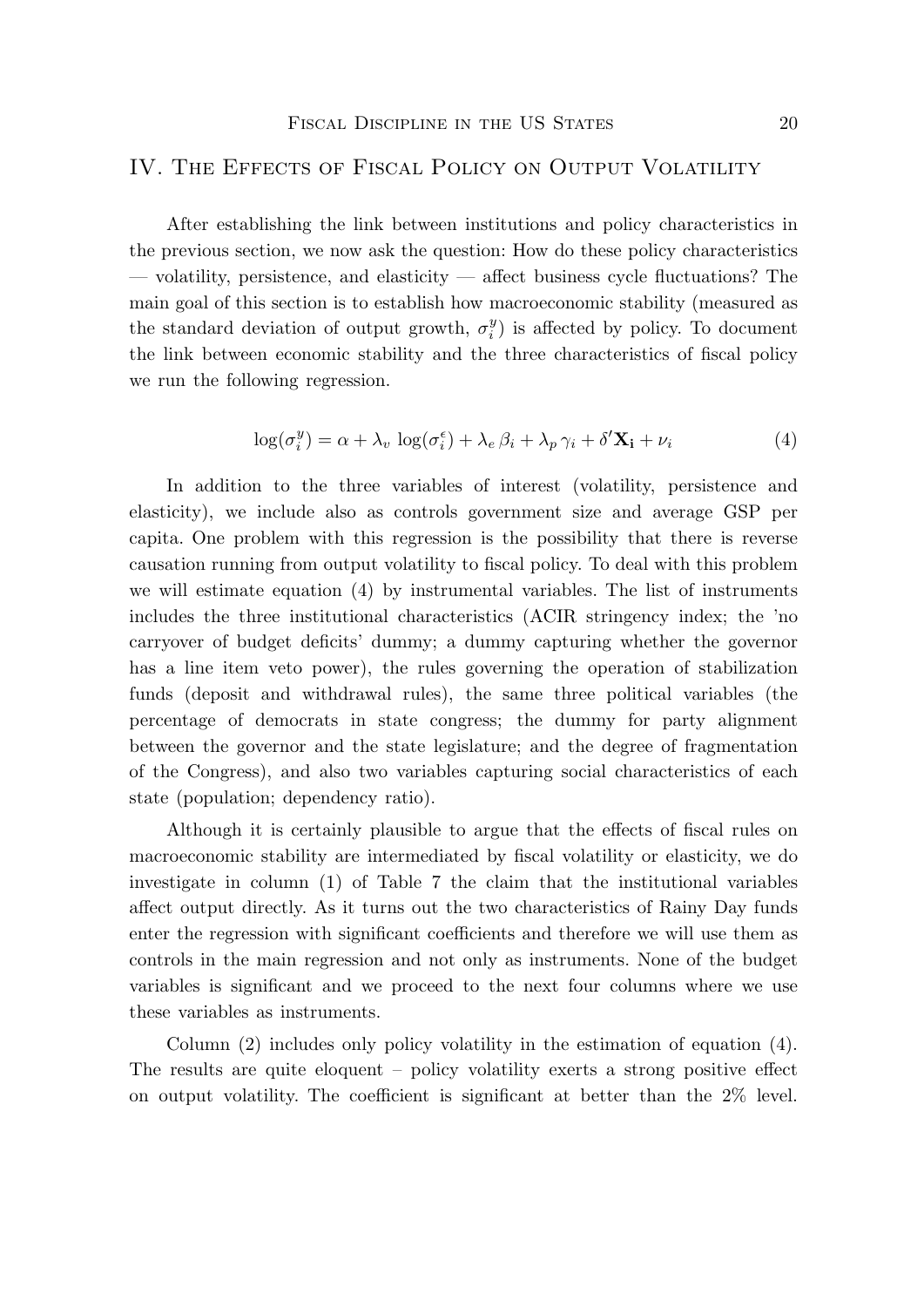|  |  |  |  |  | Table 7. Does Fiscal Policy Affect Business Cycles? |  |
|--|--|--|--|--|-----------------------------------------------------|--|
|--|--|--|--|--|-----------------------------------------------------|--|

|                       | Dependent variable: Volatility of output |          |          |          |          |  |  |
|-----------------------|------------------------------------------|----------|----------|----------|----------|--|--|
|                       | (1)<br>(2)<br>(3)<br>(4)<br>(5)          |          |          |          |          |  |  |
|                       | <b>OLS</b>                               | IV       | IV       | IV       | IV       |  |  |
| Discretionary         |                                          | 0.706    |          |          | 0.647    |  |  |
| fiscal policy         |                                          | (0.006)  |          |          | (0.041)  |  |  |
| Persistence           |                                          |          | $-0.253$ |          | $-0.572$ |  |  |
| fiscal of spending    |                                          |          | (0.293)  |          | (0.753)  |  |  |
| Responsiveness of     |                                          |          |          | 2.603    | $-10.70$ |  |  |
| fiscal policy         |                                          |          |          | (0.571)  | (0.753)  |  |  |
| No Carryover          | $-0.021$                                 |          |          |          |          |  |  |
|                       | (0.799)                                  |          |          |          |          |  |  |
| Governor veto         | 0.037                                    |          |          |          |          |  |  |
|                       | (0.548)                                  |          |          |          |          |  |  |
| <b>ACIR</b>           | $-0.011$                                 |          |          |          |          |  |  |
|                       | (0.331)                                  |          |          |          |          |  |  |
| Deposit rule          | $-0.088$                                 | $-0.171$ | $-0.149$ | $-0.133$ | $-0.195$ |  |  |
|                       | (0.010)                                  | (0.016)  | (0.016)  | (0.010)  | (0.103)  |  |  |
| Withdrawal rule       | 0.230                                    | 0.385    | 0.235    | 0.230    | 0.363    |  |  |
|                       | (0.012)                                  | (0.013)  | (0.029)  | (0.024)  | (0.036)  |  |  |
| Government size       | $-0.416$                                 | $-1.980$ | $-0.427$ | $-0.513$ | $-1.941$ |  |  |
|                       | (0.044)                                  | (0.017)  | (0.418)  | (0.364)  | (0.041)  |  |  |
| GSP per capita        | 0.023                                    | 0.033    | 0.158    | 0.080    | 0.156    |  |  |
|                       | (0.905)                                  | (0.892)  | (0.446)  | (0.718)  | (0.757)  |  |  |
| $R^2$                 | 0.484                                    |          |          |          |          |  |  |
| Test of OID (p-value) |                                          | (0.826)  | (0.030)  | (0.019)  | (0.538)  |  |  |

 $\log(\sigma_i^y)$  $\lambda_i^y$ ) =  $\alpha + \lambda' \mathbf{P_i} + \delta' \mathbf{X_i} + \nu_i$ 

The p-values in the parentheses are based on heteroscedasticity-robust standard errors. In the IV estimation the OID test reports p-value from a test that the instruments are uncorrelated with the residuals. All regressions include an intercept.

We also note that the test of overidentifying restrictions reported in the last row clearly accepts the null hypothesis that the instruments are uncorrelated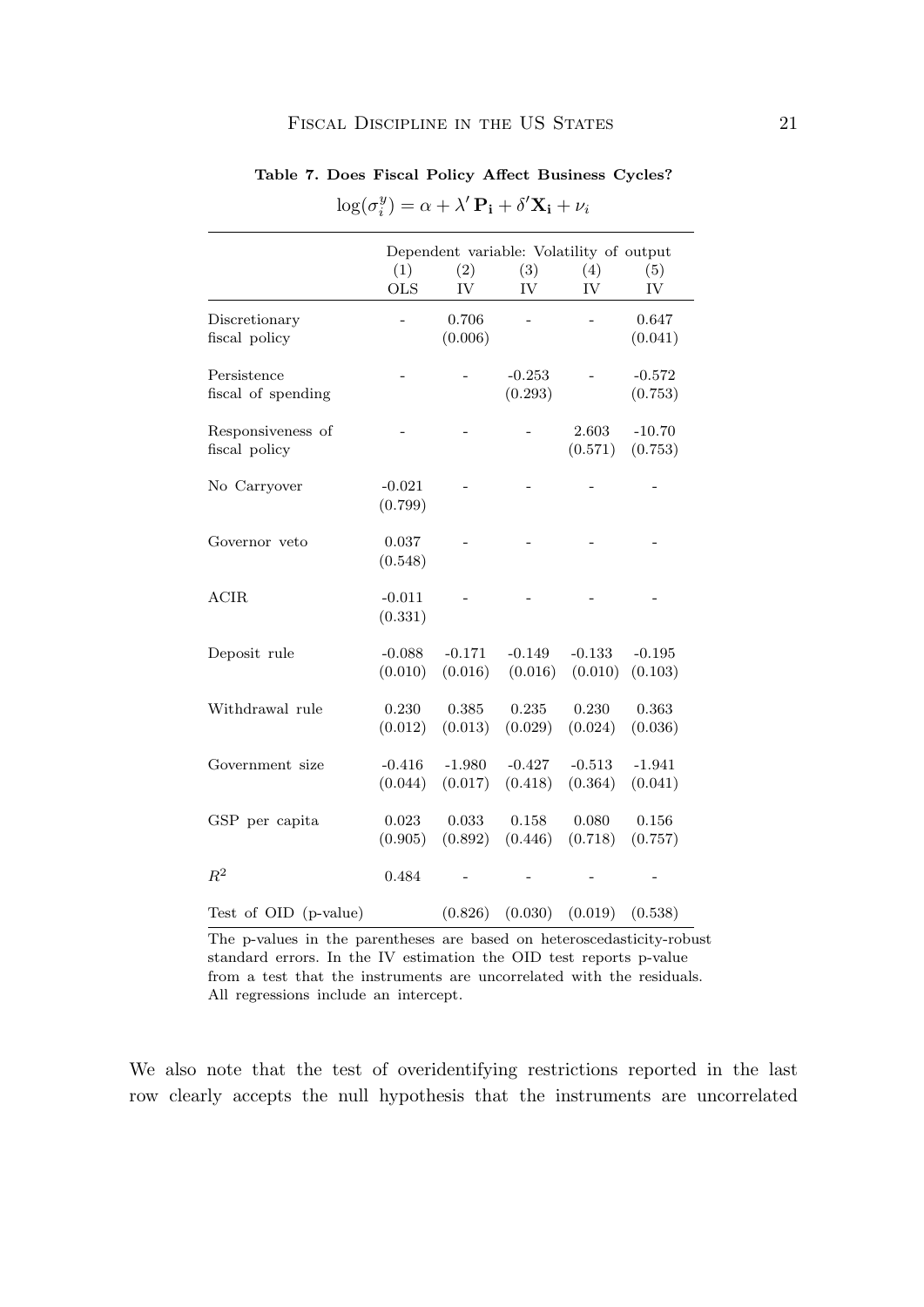with the errors. This is yet another evidence that the institutional variables do not have an autonomous effect on output volatility. Turning now to columns (3) and (4) where we use the persistence and elasticity of spending respectively, we note that these two variables have no impact on output volatility, i.e. the cross-sectional variation of policy persistence and policy elasticity in the US states is not strong enough to generate a link between output volatility and elasticity. Another interesting result from these two columns is that now the OID test rejects the orthogonality of the errors and the instruments, which implies that the institutional characteristics have an effect on output volatility which is not running through policy elasticity or policy persistence. This result is not surprising in light of the regressions in Table 2 and the evidence from column (2) of Table 7 as both of these tables suggest that there is a link from institutions to policy volatility and then to output volatility. When we omit policy volatility from regression (4) then its effects will be captured by the residual and the residuals will be correlated with the instruments.

Finally, in column (5) we report that including spending elasticity, persistence and discretionary volatility together does not change our main conclusion, which is that discretionary fiscal policy is a source of business cycle volatility. This should not be a surprise as it is simply a confirmation of recent empirical studies that have documented the effects of fiscal policy on economic activity and the fact that there is a component of fiscal policy that is exogenous to economic conditions (i.e. the part of fiscal policy that is not attempting to smooth out the business cycle). Importantly policy restrictions do curb this volatility and they affect also the elasticity of policy, but the effect on elasticity is not strong enough to generate significant correlation between policy and output fluctuations.

# V. CONCLUSION

This paper provides an empirical study of the macroeconomic effects of explicit and implicit constraints on fiscal policy. In the first round of analysis, our results provide arguments to both sides of the debate on the appropriateness of restricting fiscal policy. We provide evidence that these restrictions impair the ability of governments to run counter-cyclical fiscal policy. We make use of estimates of the elasticities of government spending to study the validity of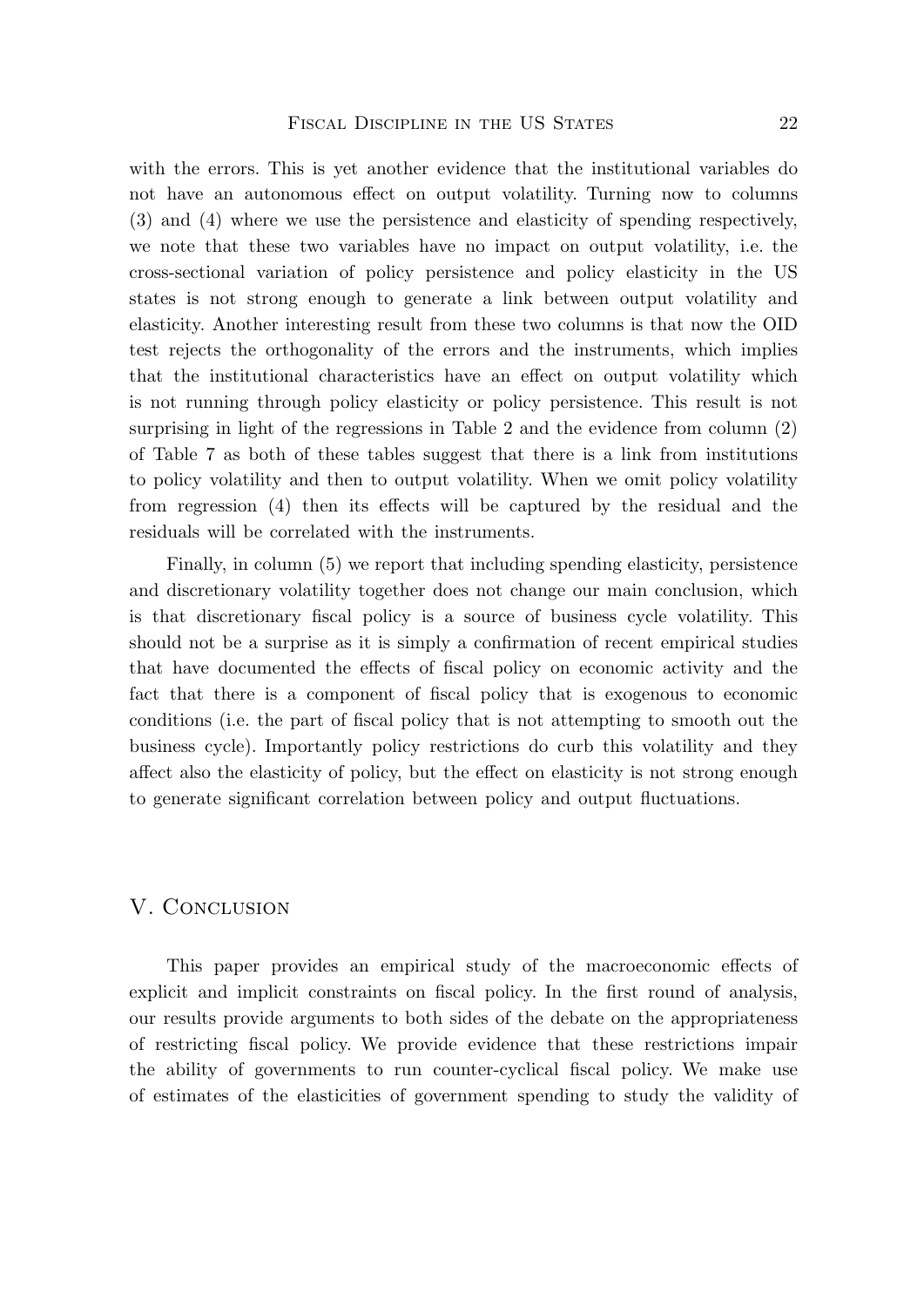this claim. We find that limits on fiscal policy have a significant effect on the cyclical elasticities of government spending. As expected, fiscal policy becomes more procyclical in the presence of strict constraints.

We also find evidence of the potential benefits of restrictions on fiscal policy. We find that fiscal policy restrictions can be beneficial not only because they might help reduce budget deficits and produce sustainable budgetary plans but also because of their immediate (short-run) benefits through the limits they impose on discretionary changes in fiscal policy. Our results strongly support the notion that both implicit and explicit constraints on fiscal policy reduce the use of discretion in fiscal policy. In addition, we find that discretionary changes in fiscal policy are more persistent when government face less restrictions.

Finally, we assess which of the two above effects dominates. Our analysis is very simple, we only look at the business cycle effects of these restrictions and we ask whether states where governments face tighter restrictions display more or less volatile business cycles. To be able to answer this question we need to make sure that we are dealing properly with the possibility of reverse causation. For this purpose we use political and institutional variables to instrument for fiscal policy.<sup>13</sup>

Our results lend support to the notion that the benefits of constraints outweigh their costs. We show that indeed fiscal policy is a significant source of business cycle volatility among US states, and, as a result, constraints on politicians lead to a less volatile economic fluctuations. This conclusion confirms our analysis for a large sample of countries where we also showed that constraints on fiscal policy reduce the volatility of the business cycle (see Fata's and Mihov  $(2003)$ ).

 $13$  It is also possible that policy outcomes and institutions are a results of a third variable, e.g. voters' preferences. But as Poterba (1995) argues, empirical attempts to dissociate institutions and policy by controlling for voters' preferences have been rather unsuccessful.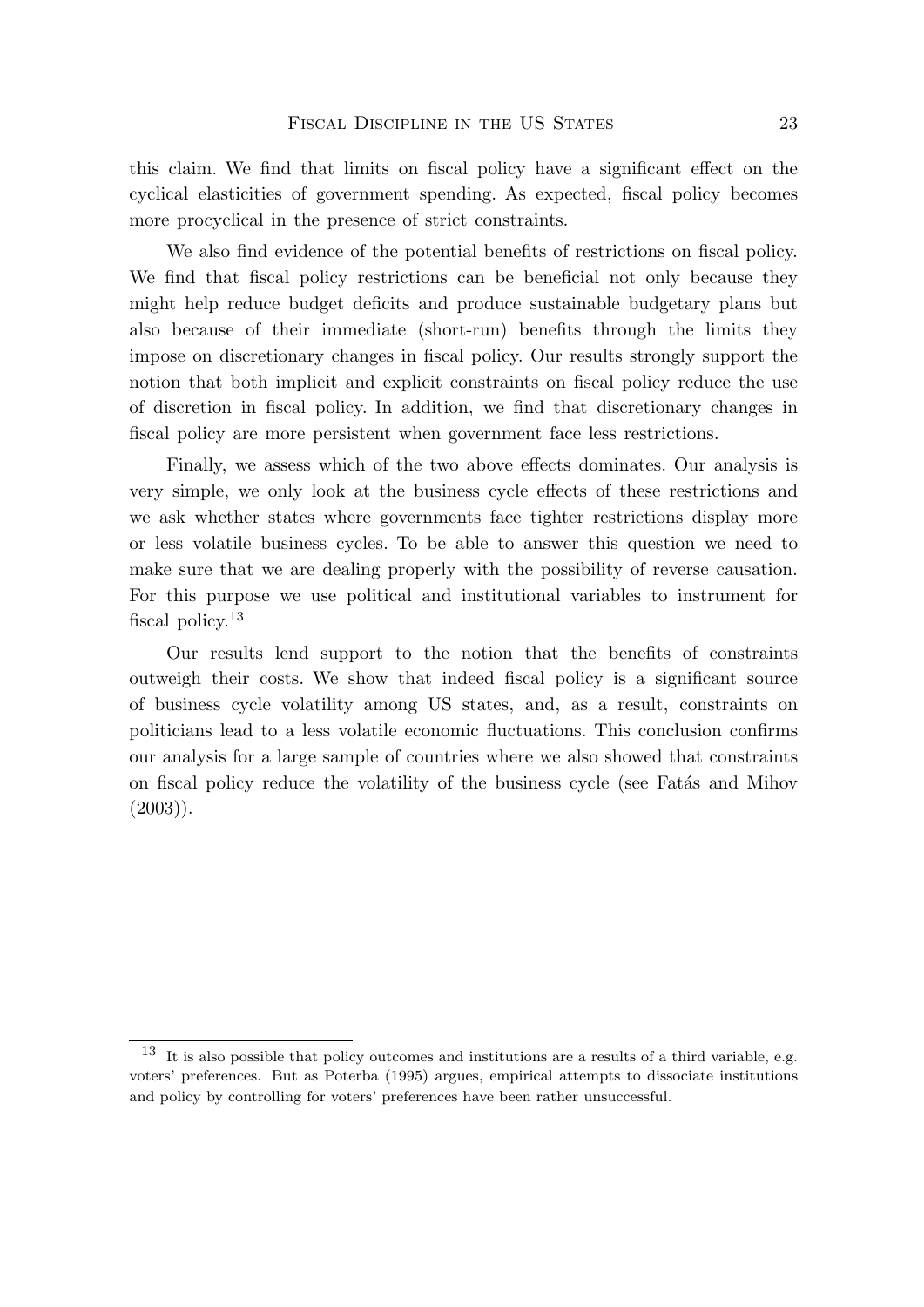## VI. References

- Advisory Commission on Intergovernmental Relations (ACIR) (1987), Fiscal Discipline in the Federal System: Experience of the States, Washington, D.C.
- Alesina, Alberto and Tamim Bayoumi (1996). "The Costs and Benefits of Fiscal Rules: Evidence from U.S. States". NBER Working Paper No. 5614.
- Alesina, Alberto and Roberto Perotti (1996), "Budget Deficits and Budget Institutions," NBER Working Paper No 5556.
- Alt, James and Robert Lowry (1994). "Divided Governments, Fiscal Institutions and Budget Deficits: Evidence for the States". American Political Science Review, 88.
- Blanchard, Olivier and Roberto Perotti (2002). "An Empirical Characterization of the Dynamic Effects of Changes in Government Spending and Taxes on Output," Quarterly Journal of Economics, LXVII, 1329-1368.
- Besley, Timothy and Anne Case (2003) "Political Institutions and Policy Choices: Evidence from the United States," Journal of Economic Literature XLI, pp.7-73.
- Bohn, Henning and Robert Inman (1996) "Balanced-budget Rules and Public Deficits: Evidence from the U.S. States," Carnegie-Rochester Conference Series on Public Policy 45, pp.13-76.
- deHaan, Jakob, Win Moessen and Bjorn Volkerink (1999), "Budgetary Procedures – Aspects and Changes: New Evidence for Some European Countries." In Poterba and von Hagen (Eds.), Fiscal Institutions and Fiscal Performance. NBER and University of Chicago Press, Chicago, IL, pp. 265-300.
- Fatás, Antonio and Ilian Mihov (2001). "Government Size and Automatic Stabilizers: International and Intranational Evidence," Journal of International Economics.
- Fatás, Antonio and Ilian Mihov, "The Effects of Fiscal Policy on Consumption and Employment: Theory and Evidence," INSEAD Working Paper, 2002.
- Fatás, Antonio and Ilian Mihov (2003) "The Case for Restricting Fiscal Policy Discretion," Quarterly Journal of Economics.
- Gali, Jordi, David Lopez-Salido and Javier Valles (2002) "Understanding the Effects of Government Spending on Consumption," manuscript.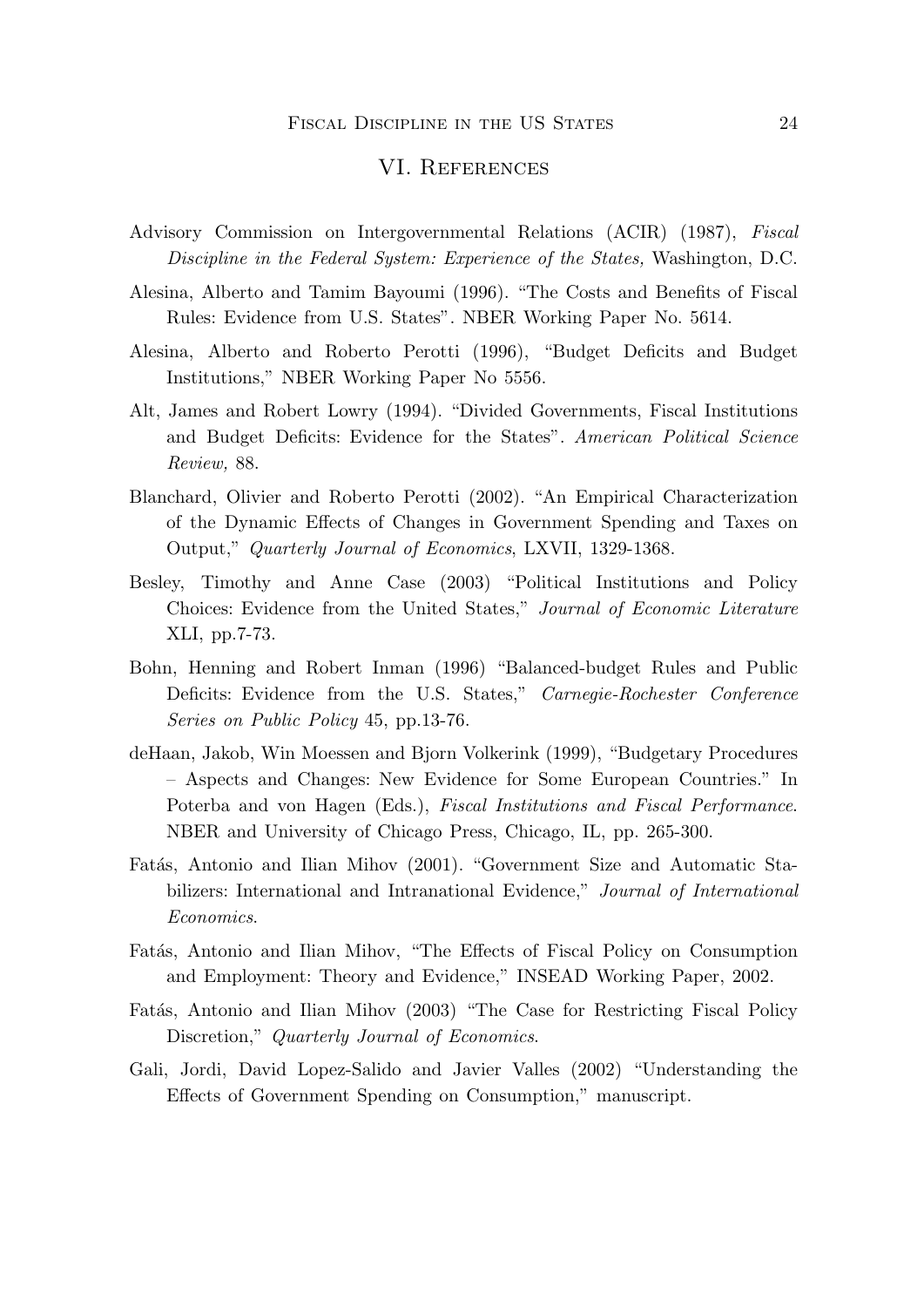- Gonzales, Christian and Vicente Paqueo (2003), "Social Sector Expenditures and Rainy-Day Funds," World Bank Policy Research Working Paper 3131.
- Hallerberg, Mark and von Hagen, Jürgen (1999), "Electoral Institutions, Cabinet Negotiations, and Budget Deficits in the European Union." In Poterba and von Hagen (Eds.), Fiscal Institutions and Fiscal Performance. NBER and University of Chicago Press, Chicago, IL, pp. 265-300.
- Lane, Philip (2003) "The Cyclical Behavior of Fiscal Policy: Evidence from the OECD," Journal of Public Economics, 87(12), pp. 2661-2675.
- Levinson, Arik (1998), "Balanced Budgets and Business Cycles: Evidence from the States," National Tax Journal LI.
- Milesi-Ferretti, Gian-Maria, Roberto Perotti and Massimo Rostagno, "Electoral Systems and Public Spending," Quarterly Journal of Economics CXVIII (2002), 609-658.
- Mountford, Andrew and Harald Uhlig (2002) "What Are the Effects of Fiscal Policy Shocks?" CEPR Discussion paper.
- National Association of State Budget Officers (NASBO) (2002), Budget Processes in the States.
- Perotti, Roberto and Yianos Kontopoulos (2002) "Fragmented Fiscal Policy," Journal of Public Economics.
- Persson, Torsten and Guido Tabellini, Political Economics: Explaining Economic Policy, (Cambridge, MA: MIT Press, 2000).
- Persson, Torsten and Guido Tabellini, "Political Institutions and Policy Outcomes: What are the Stylized Facts?" CEPR DP No 2872, 2001.
- Poterba, James (1994). "State Responses to Fiscal Crises: The Effects of Budgetary Institutions". Journal of Political Economy, 102.
- Poterba, James (1995). "Balanced Budget Rules and Fiscal Policy: Evidence from the States," National Tax Journal, 48.
- Roubini and Sachs (1989). "Government Spending and Budget Deficits in the Industrialized Countries". Economic Policy, 8.
- Sorensen, Bent, Lisa Wu and Oved Yosha (2001). "Output Fluctuations and Fiscal Policy: U.S. State and Local Governments 1978-1994" European Economic Review, 45.
- von Hagen, Jürgen (1991). "A Note on the Empirical Effectiveness of Formal